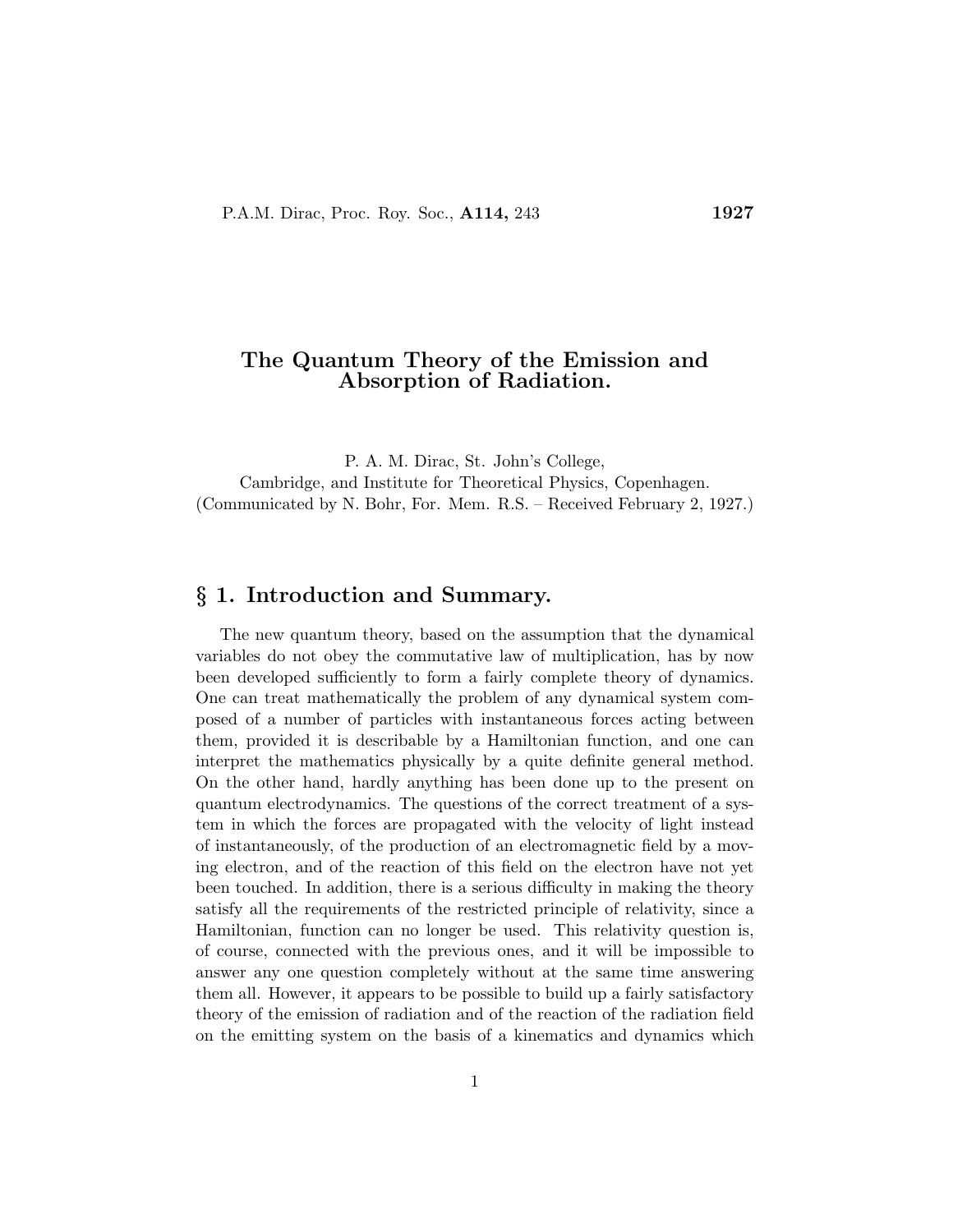are not strictly relativistic. This is the main object of the present paper. The theory is non-relativistic only on account of the time being counted throughout as a c-number, instead of being treated symmetrically with the space coordinates. The relativity variation of mass with velocity is taken into account without difficulty.

The underlying ideas of the theory are very simple. Consider an atom interacting with a field of radiation, which we may suppose for definiteness to be confined in an enclosure so as to have only a discrete set of degrees of freedom. Resolving the radiation into its Fourier components, we can consider the energy and phase of each of the components to be dynamical variables describing the radiation field. Thus if  $E_r$ , is the energy of a component labelled r and  $\Theta_r$  is the corresponding phase (defined as the time since the wave was in a standard phase), we can suppose each  $E_r$  and  $\Theta_r$  to form a pair of canonically conjugate variables. In the absence of any interaction between the field and the atom, the whole system of field plus atom will be describable by the Hamiltonian

$$
H = \Sigma_r E_r + H_0 \tag{1}
$$

equal to the total energy,  $H_0$  being the Hamiltonian for the atom alone, since the variables  $E_r$ ,  $\Theta_r$  obviously satisfy their canonical equations of motion

$$
\dot{E}_r = -\frac{\partial H}{\partial \Theta_r} = 0, \quad \dot{\Theta}_r = \frac{\partial H}{\partial E_r} = 1.
$$

When there is interaction between the field and the atom, it could be taken into account on the classical theory by the addition of an interaction term to the Hamiltonian (1), which would be a function of the variables of the atom and of the variables  $E_r$ ,  $\Theta_r$  that describe the field. This interaction term would give the effect of the radiation on the atom, and also the reaction of the atom on the radiation field.

In order that an analogous method may be used on the quantum theory, it is necessary to assume that the variables  $E_r$ ,  $\Theta_r$  are q-numbers satisfying the standard quantum conditions  $\Theta_r E_r - E_r \Theta_r = i h$ , etc., where h is  $(2\pi)^{-1}$ times the usual Planck's constant, like the other dynamical variables of the problem. This assumption immediately gives light-quantum properties to the radiation.<sup>1</sup> For if  $\nu_r$  ie the frequency of the component  $r, 2\pi\nu_r\Theta_r$  is an

<sup>&</sup>lt;sup>1</sup>Similar assumptions have been used by Born and Jordan ["Z. f. Physik," vol. 34, p. 886 (1925)] for the purpose of taking over the classical formula for the emission of radiation by a dipole into the quantum theory, and by Born, Heisenberg and Jordan ["Z. f. Physik," vol. 35, p. 606 (1925)] for calculating the energy fluctuations in a field of black-body radiation.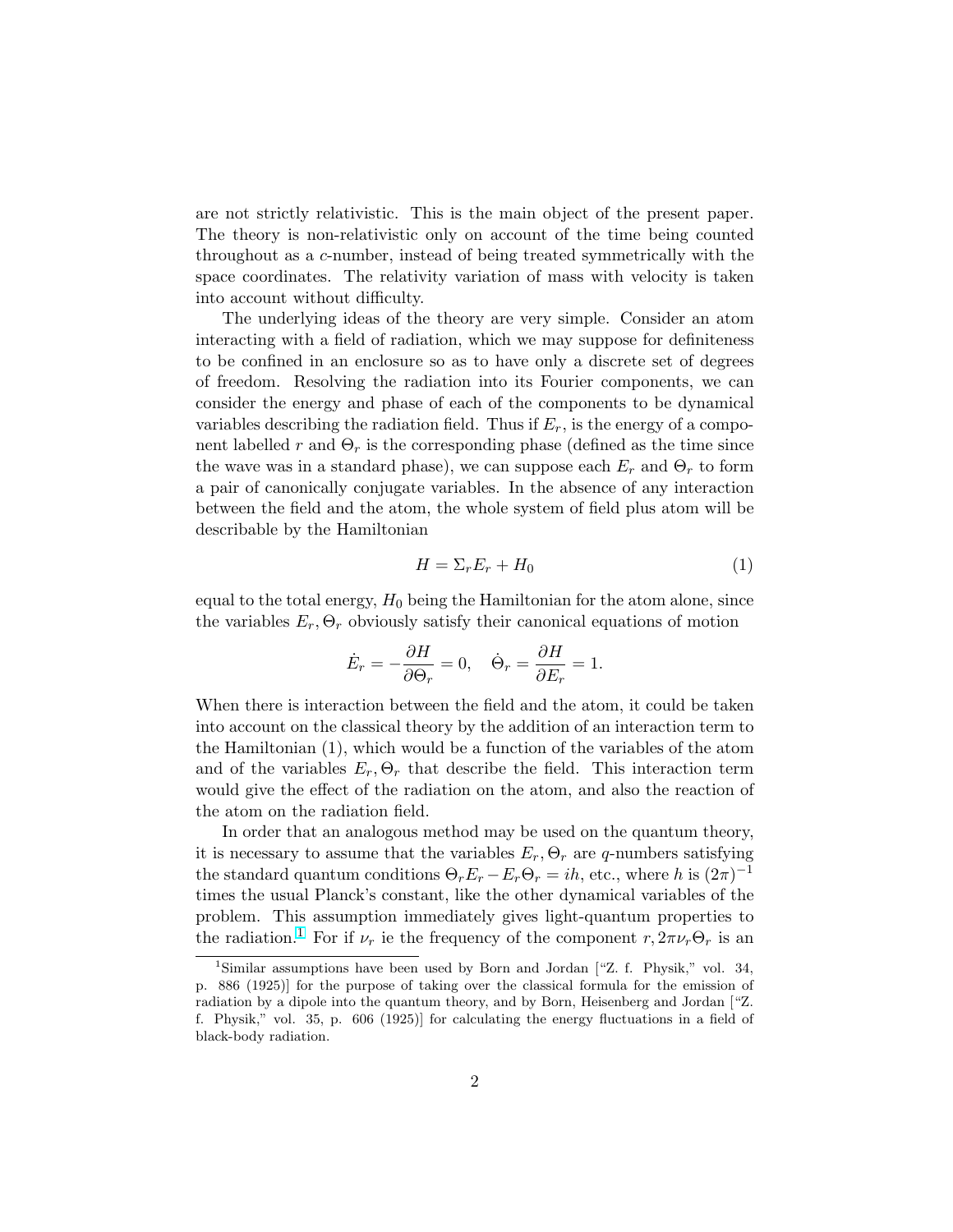angle variable, so that its canonical conjugate  $E_r/2\pi\nu$  can only assume a discrete set of values differing by multiples of  $h$ , which means that  $E_r$  can change only by integral multiples of the quantum  $(2\pi h)\nu_r$ . If we now add an interaction term (taken over from the classical theory) to the Hamiltonian (1), the problem can be solved according to the rules of quantum mechanics, and we would expect to obtain the correct results for the action of the radiation and the atom on one another. It will be shown that we actually get the correct laws for the emission and absorption of radiation, and the correct values for Einstein's A's and B's. In the author's previous theory,<sup>2</sup> where the energies and phases of the components of radiation were c-numbers, only the B's could be obtained, and the reaction of the atom on the radiation could not be taken into account.

It will also be shown that the Hamiltonian which describes the interaction of the atom and the electromagnetic waves can be made identical with the Hamiltonian for the problem of the interaction of the atom with an assembly of particles moving with the velocity of light and satisfying the Einstein-Bose statistics, by a suitable choice of the interaction energy for the particles. The number of particles having any specified direction of motion and energy, which can be used as a dynamical variable in the Hamiltonian for the particles, is equal to the number of quanta of energy in the corresponding wave in the Hamiltonian for the waves. There is thus a complete harmony between the wave and light-quantum descriptions of the interaction. We shall actually build up the theory from the light- quantum point of view, and show that the Hamiltonian transforms naturally into a form which resembles that for the waves.

The mathematical development of the theory has been made possible by the author's general transformation theory of the quantum matrices.<sup>3</sup> Owing to the fact that we count the time as a c-number, we are allowed to use the notion of the value of any dynamical variable at any instant of time. This value is a  $q$ -number, capable of being represented by a generalised "matrix" according to many different matrix schemes, some of which may have continuous ranges of rows and columns, and may require the matrix elements to involve certain kinds of infinities (of the type given by the  $\delta$  functions<sup>4</sup>). A matrix scheme can be found in which any desired set of

<sup>&</sup>lt;sup>2</sup> "Roy. Soc. Proc.," A, vol. 112, p. 661, § 5 (1926). This is quoted later by, loc. cit., I.

 $3\text{``Roy. Soc. Proc.,'' A, vol. 113, p. 621 (1927). This is quoted later by loc. cit., II. An$ essentially equivalent theory has been obtained independently by Jordan ["Z. f. Physik," vol. 40, p. 809 (1927)]. See also, F. London, "Z. f. Physik," vol. 40, p. 193 (1926).

 ${}^4$ Loc. cit. II, § 2.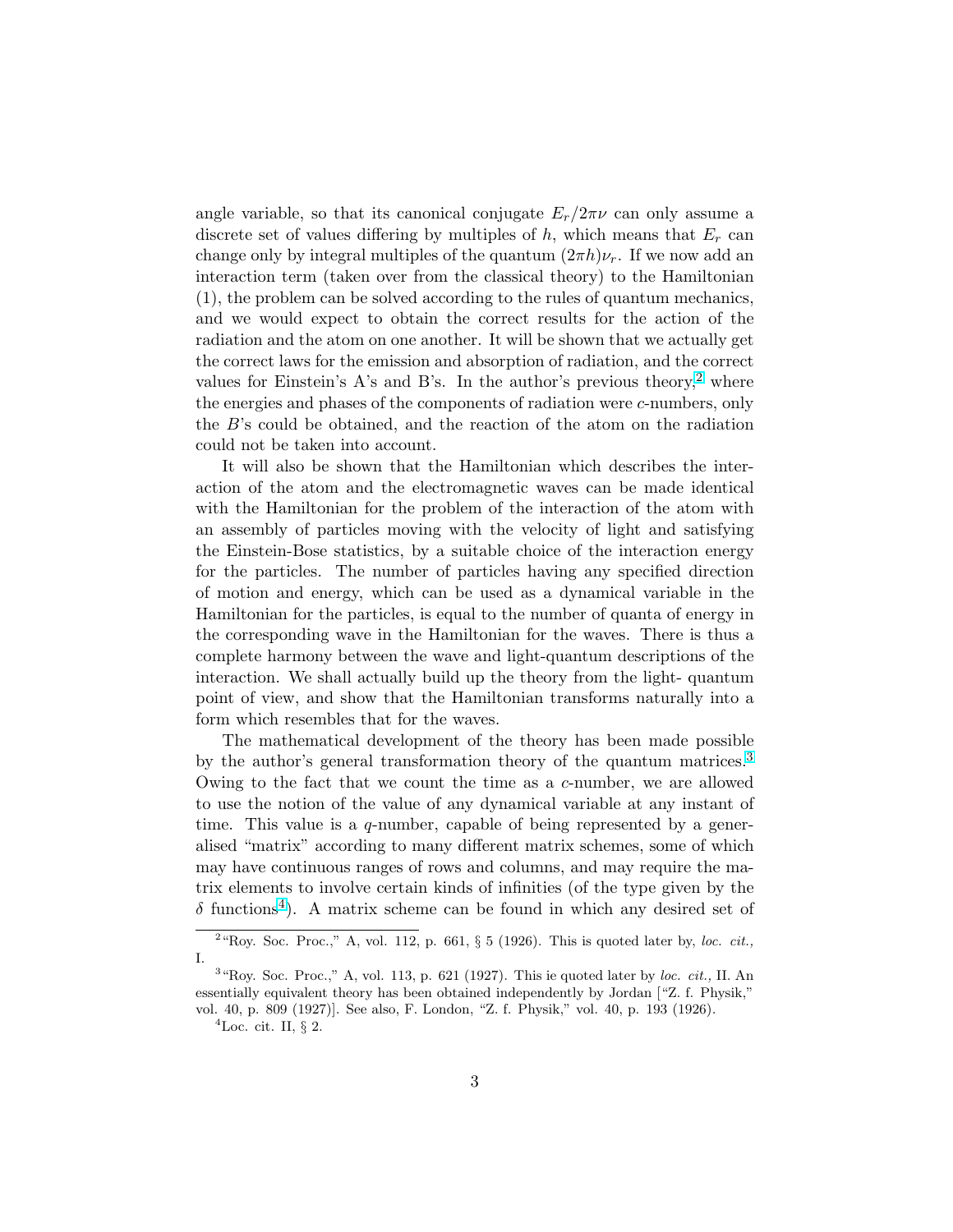constants of integration of the dynamical system that commute are represented by diagonal matrices, or in which a set of variables that commute are represented by matrices that are diagonal at a specified time.<sup>5</sup> The values of the diagonal elements of a diagonal matrix representing any q-number are the characteristic values of that  $q$ -number. A Cartesian coordinate or momentum will in general have all characteristic values from  $-\infty$  to  $+\infty$  while an action variable has only a discrete set of characteristic values. (We shall make it a rule to use unprimed letters to denote the dynamical variables or q-numbers, and the same letters primed or multiply primed to denote their characteristic values. Transformation functions or eigenfunctions are functions of the characteristic values and not of the  $q$ -numbers themselves, so they should always be written in terms of primed variables.)

If  $f(\xi, \eta)$  is any function of the canonical variables  $\xi_k, \eta_k$ , the matrix representing f at any time t in the matrix scheme in which the  $\xi_k$  at time t are diagonal matrices may be written down without any trouble, since the matrices representing the  $\xi_k$  and  $\eta_k$  themselves at time t are known, namely

$$
\xi_k(\xi'\xi'') = \xi'_k \delta(\xi'\xi''),
$$
  

$$
\eta_k(\xi'\xi'') = -ih\delta(\xi'_1 - \xi''_1) \dots \delta(\xi'_{k-1} - \xi''_{k-1})\delta'(\xi'_k - \xi''_k)\delta(\xi'_{k+1} - \xi''_{k+1})\dots \tag{2}
$$

Thus if the Hamiltonian H is given as a function of the  $\xi_k$  and  $\eta_k$ , we can at once write down the matrix  $H(\xi'\xi'')$ . We can then obtain the transformation function,  $(\xi'/\alpha')$  which transforms to a matrix scheme  $(\alpha)$  in which the Hamiltonian is a diagonal matrix, as  $(\xi'/\alpha')$  must satisfy the integral equation

$$
\int H(\xi'\xi'')d\xi''(\xi''/\alpha') = W(\alpha') \cdot (\xi'/\alpha'),\tag{3}
$$

of which the characteristic values  $W(\alpha')$  are the energy levels. This equation is just Schrödinger's wave equation for the eigenfunctions  $(\xi'/\alpha')$ , which becomes an ordinary differential equation when  $H$  is a simple algebraic function of the  $\xi_k$  and  $\eta_k$  on account of the special equations (2) for the matrices representing  $\xi_k$  and  $\eta_k$ . Equation (3) may be written in the more general

<sup>5</sup>One can have a matrix scheme in which a set of variables that commute are at all times represented by diagonal matrices if one will sacrifice the condition that the matrices must satisfy the equations of motion. The transformation function from such a scheme to one in which the equations of motion are satisfied will involve the time explicitly. See p. 628 in loc. cit. II.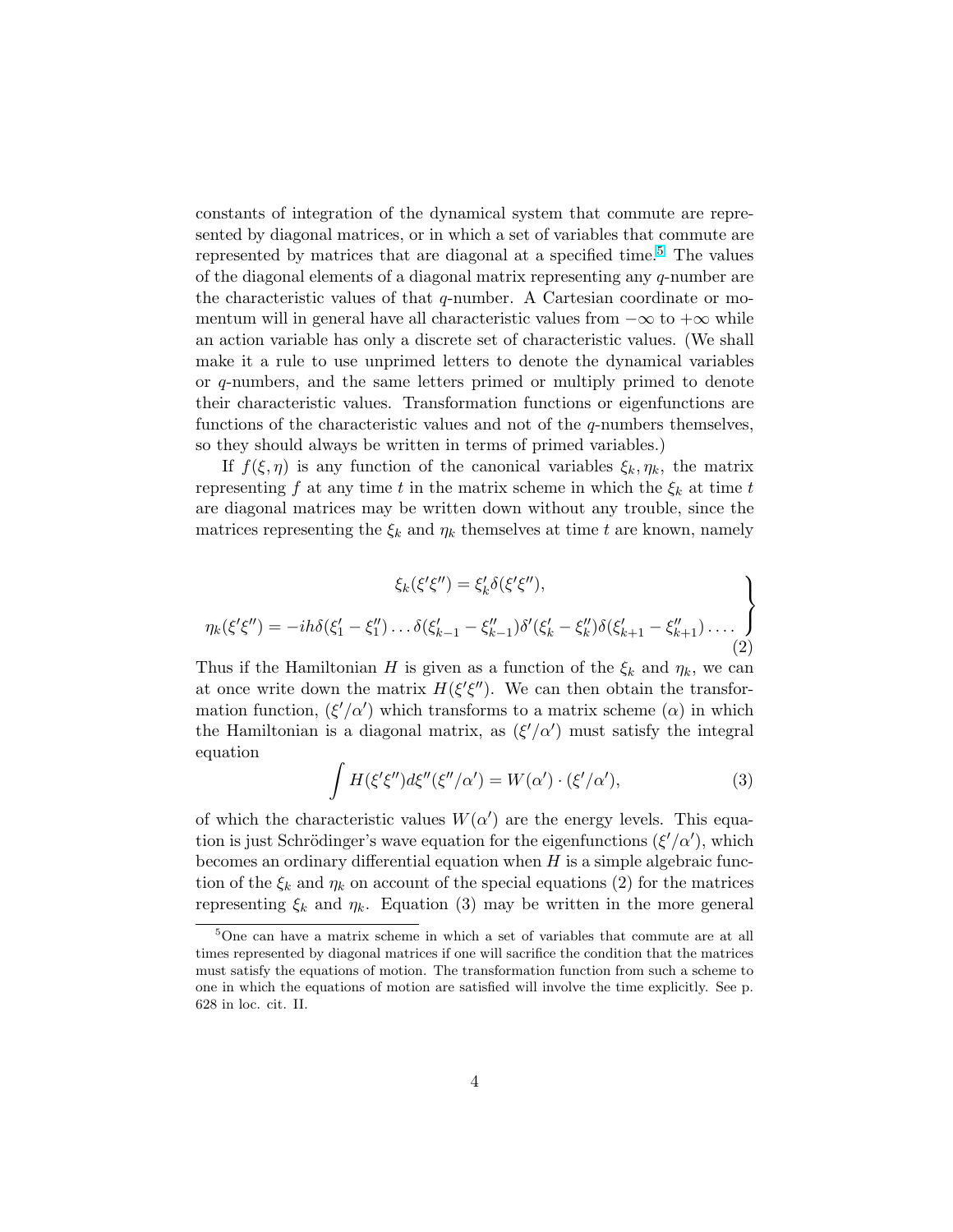form

$$
\int H(\xi'\xi'')d\xi''(\xi''/\alpha') = ih\partial(\xi'/\alpha')/\partial t,
$$
\n(3')

in which it can be applied to systems for which the Hamiltonian involves the time explicitly.

One may have a dynamical system specified by a Hamiltonian H which cannot be expressed as an algebraic function of any set of canonical variables, but which can all the same be represented by a matrix  $H(\xi'\xi'')$ . Such a problem can still be solved by the present method, since one can still use equation (3) to obtain the energy levels and eigenfunctions. We shall find that the Hamiltonian which describes the interaction of a light-quantum and an atomic system is of this more general type, so that the interaction can be treated mathematically, although one cannot talk about an interaction potential energy in the usual sense.

It should be observed that there is a difference between a light-wave and the de Broglie or Schrödinger wave associated with the light-quanta. Firstly, the light-wave is always real, while the de Broglie wave associated with a light-quantum moving in a definite direction must be taken to involve an imaginary exponential. A more important difference is that their intensities are to be interpreted in different ways. The number of light-quanta per unit volume associated with a monochromatic light-wave equals the energy per unit volume of the wave divided by the energy  $(2\pi h)\nu$  of a single lightquantum. On the other hand a monochromatic de Broglie wave of amplitude a (multiplied into the imaginary exponential factor) must be interpreted as representing  $a^2$  light-quanta per unit volume for all frequencies. This is a special case of the general rule for interpreting the matrix analysis,  $6\overline{6}$ according to which, if  $(\xi'/\alpha')$  or  $\psi_{\alpha'}(\xi'_k)$  is the eigenfunction in the variables  $\xi_k$  of the state  $\alpha'$  of an atomic system (or simple particle),  $|\psi_{\alpha'}(\xi'_k)|^2$  is the probability of each  $\xi_k$  having the value  $\xi'_k$ , [or  $|\psi_{\alpha'}(\xi'_k)|^2 d\xi'_1 d\xi'_2 \dots$  is the probability of each  $\xi_k$  lying between the values  $\xi'_k$  and  $\xi'_k + d\xi'_k$ , when the  $\xi_k$  have continuous ranges of characteristic values on the assumption that all phases of the system are equally probable. The wave whose intensity is to be interpreted in the first of these two ways appears in the theory only when one is dealing with an assembly of the associated particles satisfying the Einstein-Bose statistics. There is thus no such wave associated with electrons.

 ${}^{6}$ Loc. cit., II, §§ 6,7.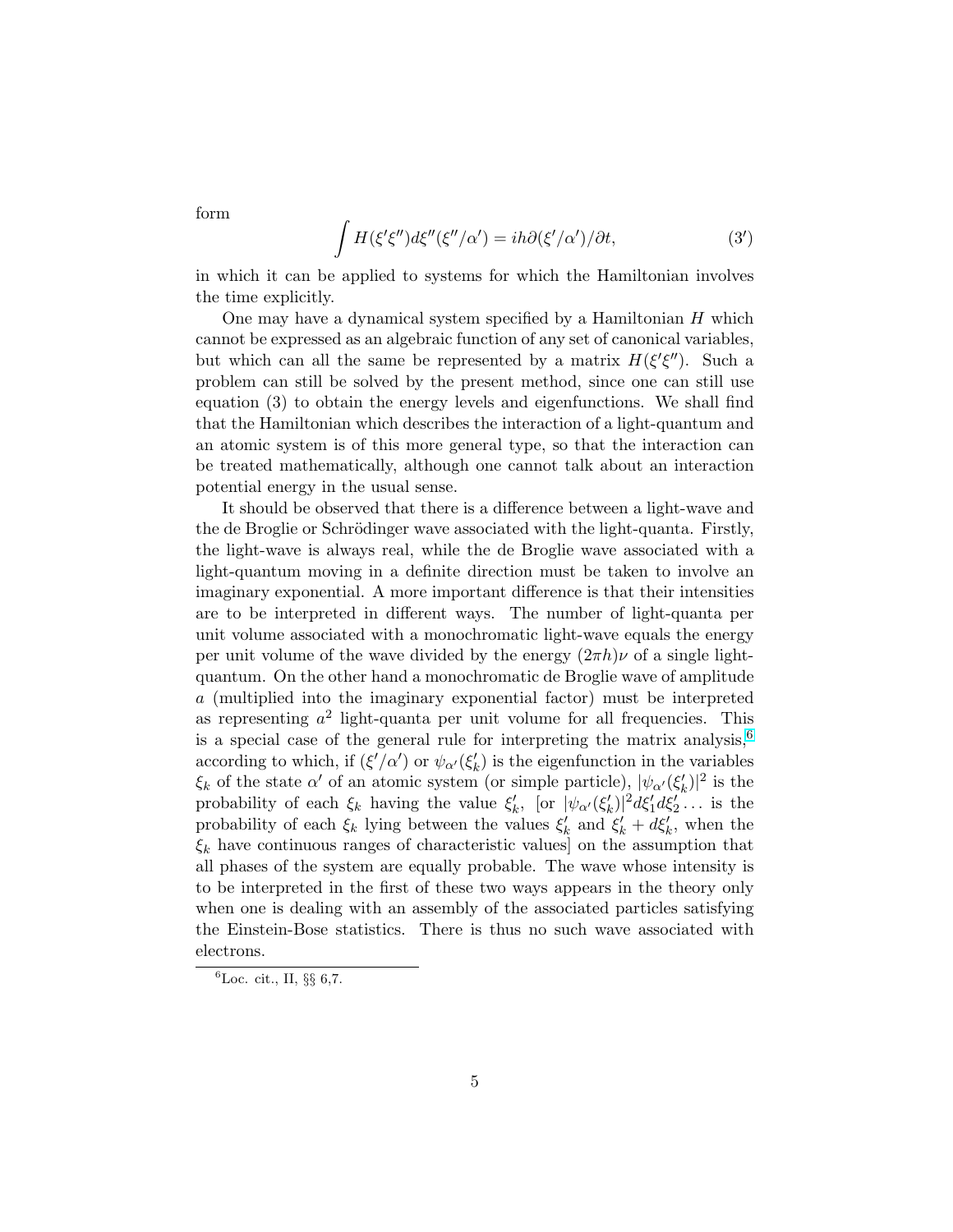# § 2. The Perturbation of an Assembly of Independent Systems.

We shall now consider the transitions produced in an atomic system by an arbitrary perturbation. The method we shall adopt will be that previously given by the author,<sup>7</sup> which leads in a simple way to equations which determine the probability of the system being in any stationary state of the unperturbed system at any time<sup>8</sup> This, of course, gives immediately the probable number of systems in that state at that time for an assembly of the systems that are independent of one another and are all perturbed in the same way. The object of the present section is to show that the equations for the rates of change of these probable numbers can be put in the Hamiltonian form in a simple manner, which will enable further developments in the theory to be made.

Let  $H_0$  be the Hamiltonian for the unperturbed system and V the perturbing energy, which can be an arbitrary function of the dynamical variables and may or may not involve the time explicitly, so that the Hamiltonian for the perturbed system is  $H = H_0 + V$ . The eigenfunctions for the perturbed system must satisfy the wave equation

$$
ih\partial\psi/\partial t = (H_0 + V)\psi,
$$

where  $(H_0+V)$  is an operator. If  $\psi = \sum_r a_r \psi_r$  is the solution of this equation that satisfies the proper initial conditions, where the  $\psi_r$ 's are the eigenfunctions for the unperturbed system, each associated with one stationary state labelled by the suffix r, and the  $a_r$ 's are functions of the time only, then  $|a_r|^2$ is the probability of the system being in the state r at any time. The  $a_r$ 's must be normalised initially, and will then always remain normalised. The theory will apply directly to an assembly of  $N$  similar independent systems if we multiply each of these  $a_r$ 's by  $n^{1/2}$  so as to make  $\Sigma_r |a_r|^2$ . We shall now have that  $|a_r|^2$  is the probable number of systems in the state r.

The equation that determines the rate of change of the  $a_r$ 's is<sup>9</sup>

$$
ih\dot{a}_r = \Sigma_s V_{rs} a_s,\tag{4}
$$

 $<sup>7</sup>$ Loc. cit., I.</sup>

<sup>&</sup>lt;sup>8</sup>The theory has recently been extended by Born ["Z. f. Physik," vol. 40, p. 167 (1926)] so as to take into account the adiabatic changes in the stationary states that may be produced by the perturbation as well as the transitions. This extension is not used in the present paper.

 ${}^{9}$ Loc. cit., I, equation (25).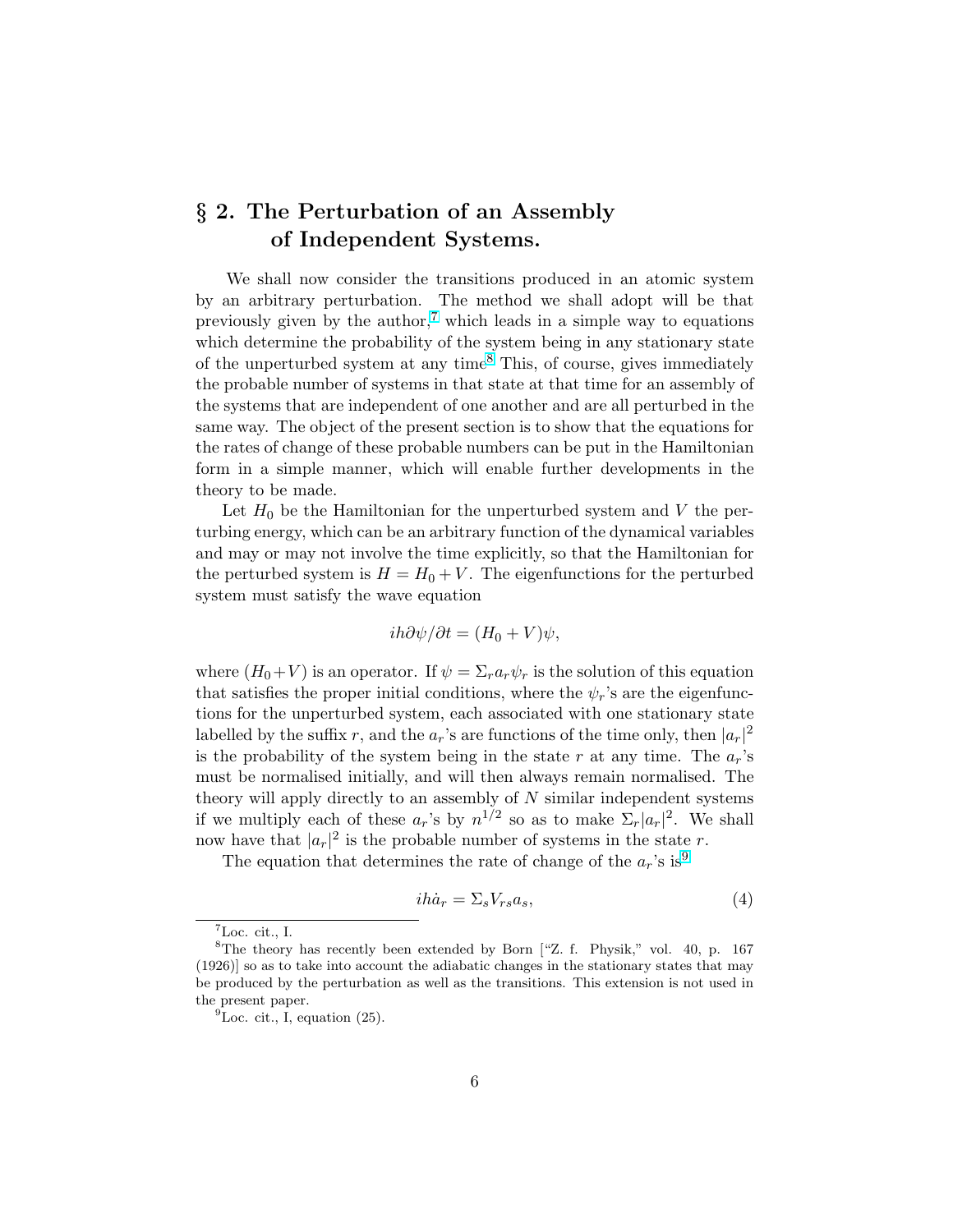where the  $V_{rs}$ 's are the elements of the matrix representing V. The conjugate imaginary equation is

$$
-i\hbar \dot{a}_r^* = \Sigma_s V_{rs}^* a_s^* = \Sigma_s a_s^* V_{sr}.
$$
\n
$$
\tag{4'}
$$

If we regard  $a_r$  and  $iha_r^*$  as canonical conjugates, equations (4) and (4') take the Hamiltonian form with the Hamiltonian function  $F_1 = \sum_{rs} a_r^* V_{rs} a_s$ , namely,

$$
\frac{da_r}{dt}=\frac{1}{ih}\frac{\partial F_1}{\partial a_r^*},\quad ih\frac{\partial a_r^*}{dt}=-\frac{\partial F_1}{\partial a_r}.
$$

We can transform to the canonical variables  $N_r$ ,  $\phi_r$  by the contact transformation

$$
a_r = N_r^{1/2} e^{-i\phi_r/h}
$$
,  $a_r^* = N_r^{1/2} e^{i\phi_r/h}$ .

This transformation makes the new variables  $N_r$  and  $\phi_r$  real,  $N_r$  being equal to  $a_r a_r^* = |a_r|^2$ , the probable number of systems in the state r, and  $\phi_r/h$ being the phase of the eigenfunction that represents them. The Hamiltonian  $F_1$  now becomes

$$
F_1 = \sum_{rs} V_{rs} N_r^{1/2} N_s^{1/2} e^{i(\phi_r - \phi_s)/h},
$$

and the equations that determine the rate at which transitions occur have the canonical form

$$
N_r = -\frac{\partial F_1}{\partial \phi_r}, \quad \dot{\phi}_r = \frac{\partial F_1}{\partial N_r}.
$$

A more convenient way of putting the transition equations in the Hamiltonian form may be obtained with the help of the quantities

$$
b_r = a_r e^{-iW_r t/h}
$$
,  $b_r^* = a_r^* e^{iW_r t/h}$ ,

 $W_r$  being the energy of the state r. We have  $|b_r|^2$  equal to  $|a_r|^2$  the probable number of systems in the state  $r$ . For  $b_r$  we find

$$
i h \dot{b}_r = W_r b_r + i h \dot{a}_r e^{-W_r t/h}
$$

$$
= W_r b_r + \Sigma_s V_{rs} b_s e^{i(W_s - W_r)t/h}
$$

with the help of (4). If we put  $V_{rs} = c_{rs}e^{i(W_r - W_s)t/\hbar}$ , so that  $v_{rs}$  is a constant when  $V$  does not involve the: time explicitly, this reduces to

$$
i h \dot{b}_r = W_r b_r + \Sigma_s v_{rs} b_s
$$
  
=  $\Sigma_s H_{rs} b_s$ , (5)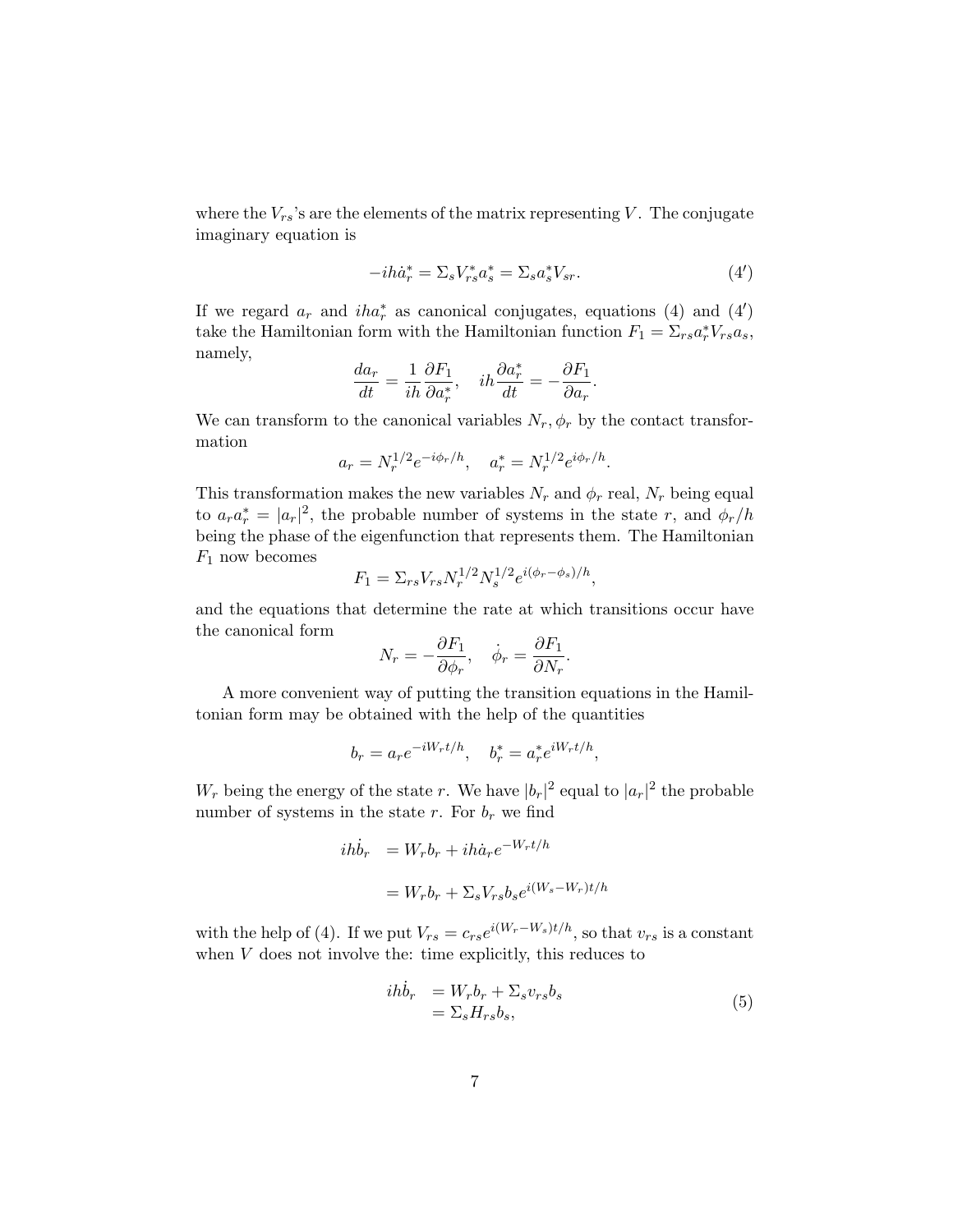where  $H_{rs} = W_r \delta_{rs} + v_{rs}$ , which is a matrix element of the total Hamiltonian  $H = H_0 + V$  with the time factor  $e^{i(W_r - W_s)t/h}$  removed, so that  $H_{rs}$  is a constant when  $H$  does not involve the time explicitly. Equation  $(5)$  is of the same form as equation (4), and may be put in the Hamiltonian form in the same way.

It should be noticed that equation (5) is obtained directly if one writes down the Schrödinger equation in a set of variables that specify the stationary states of the unperturbed system. If these variables are  $\xi_h$ , and if  $H(\xi'\xi'')$  denotes a matrix element of the total Hamiltonian H in the  $(\xi)$ scheme, this Schrödinger equation would be

$$
ih\partial\Phi(\xi')/\partial t = \Sigma_{\xi''} H(\xi'\xi'')\psi(\xi''),\tag{6}
$$

like equation  $(3')$ . This differs from the previous equation  $(5)$  only in the notation, a single suffix  $r$  being there used to denote a stationary state instead of a set of numerical values  $\xi'_{k}$  for the variables  $\xi_{k}$ , and  $b_{r}$  being used instead of  $\psi(\xi')$  Equation (6), and therefore also equation (5), can still be used when the Hamiltonian is of the more general type which cannot be expressed as an algebraic function of a set of canonical variables, but can still be represented by a matrix  $H(\xi'\xi'')$  or  $H_{rs}$ .

We now take  $b_r$  and  $ihb_r^*$  to be canonically conjugate variables instead of  $a_r$  and  $iha_r^*$ . The equation (5) and its conjugate imaginary equation will now take the Hamiltonian form with the Hamiltonian function

$$
F = \sum_{rs} b_r^* H_{rs} b_s. \tag{7}
$$

Proceeding as before, we make the contact transformation

$$
b_r = N_r^{1/2} e^{-i\Theta_r/h}, \quad b_r^* = N_r^{1/2} e^{i\Theta_r/h}, \tag{8}
$$

to the new canonical variables  $N_r, \Theta_r$ , where  $N_r$  is, as before, the probable number of systems in the state r, and  $\Theta_r$  is a new phase. The Hamiltonian F will now become

$$
F = \Sigma_{rs} H_{rs} N_r^{1/2} N_s^{1/2} e^{i(\Theta_r - \Theta_s)/h},
$$

and the equations for the rates of change of  $N_r$  and  $\Theta_r$  will take the canonical form

$$
\dot{N}_r = -\frac{\partial F}{\partial \Theta_r}, \quad \dot{\Theta}_r = \frac{\partial F}{\partial N_r}
$$

The Hamiltonian may be written

$$
F = \Sigma_r W_r N_r + \Sigma_{rs} v_{rs} N_r^{1/2} N_s^{1/2} e^{i(\Theta_r - \Theta_s)/h}.
$$
 (9)

.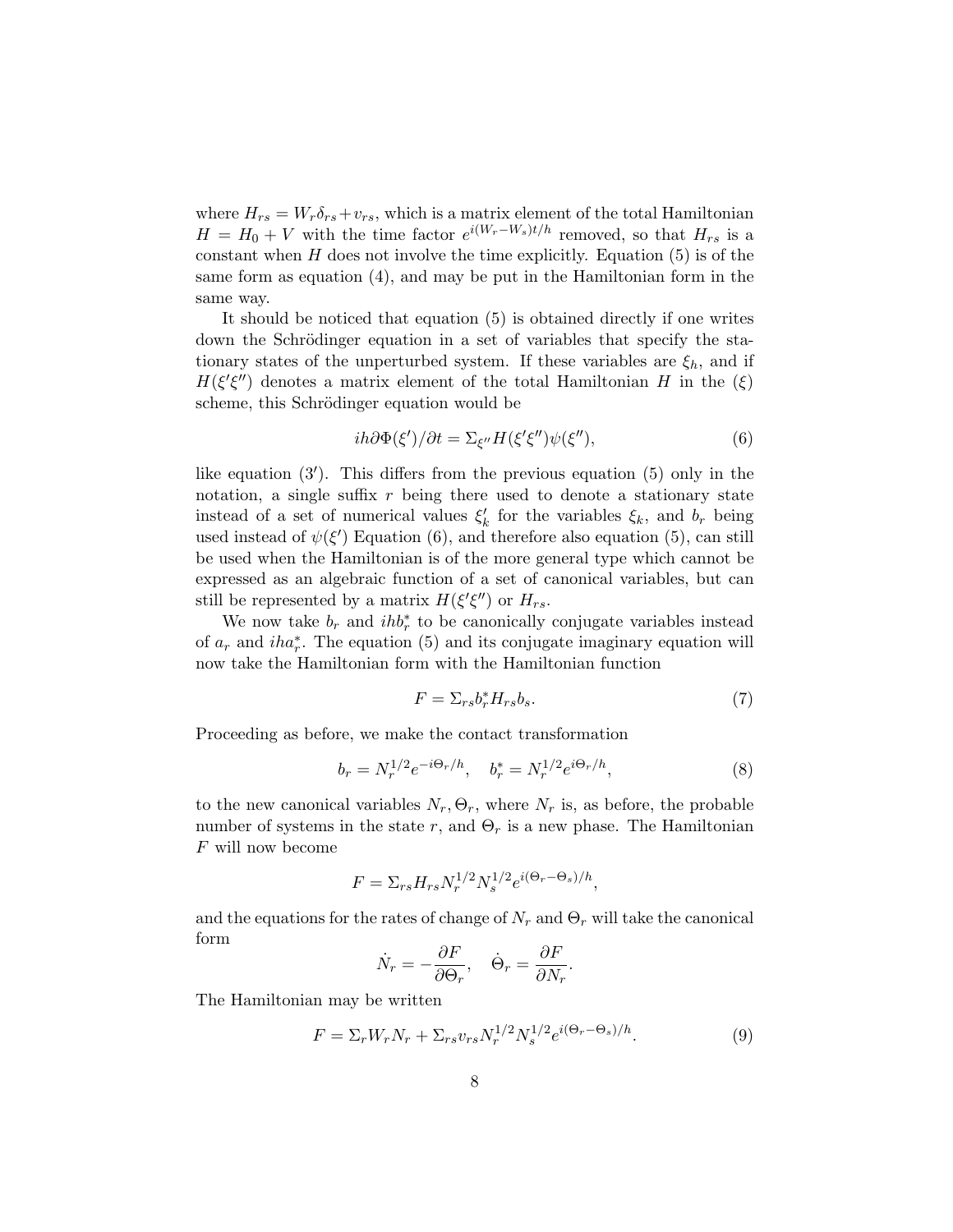The first term  $\Sigma_r W_r N_r$  is the total proper energy of the assembly, and the second may be regarded as the additional energy due to the perturbation. If the perturbation is zero, the phases  $\Theta_r$  would increase linearly with the time, while the previous phases  $\phi_r$  would in this case be constants.

# § 3. The Perturbation of an Assembly satisfying the Einstein-Bose Statistics.

According to the preceding section we can describe the effect of a perturbation on an assembly of independent systems by means of canonical variables and Hamiltonian equations of motion. The development of the theory which naturally suggests itself is to make these canonical variables q-numbers satisfying the usual quantum conditions instead of c-numbers, so that their Hamiltonian equations of motion become true quantum equations. The Hamiltonian function will now provide a Schrödinger wave equation, which must be solved and interpreted in the usual manner. The interpretation will give not merely the probable number of systems in any state, but the probability of any given distribution of the systems among the various states, this probability being, in fact, equal to the square of the modulus of the normalised solution of the wave equation that satisfies the appropriate initial conditions. We could, of course, calculate directly from elementary considerations the probability of any given distribution when the systems are independent, as we know the probability of each system being in any particular state. We shall find that the probability calculated directly in this way does not agree with that obtained from the wave equation except in the special case when there is only one system in the assembly. In the general case it will be shown that the wave equation leads to the correct value for the probability of any given distribution when the systems obey the Einstein-Bose statistics instead of being independent.

We assume the variables  $b_r, ihb_r^*$  of § 2 to be canonical q-numbers satisfying the quantum conditions

$$
b_r \cdot ihb_r^* - ihb_r^* \cdot b_r = ih
$$

or

$$
b_r b_r^* - b_r^* b_r = 1,
$$

and

$$
b_r b_s - b_s b_r = 0, \quad b_r^* b_s^* - b_s^* b_r^* = 0,
$$
  

$$
b_r b_s^* - b_s^* b_r = 0 \quad (s \neq r).
$$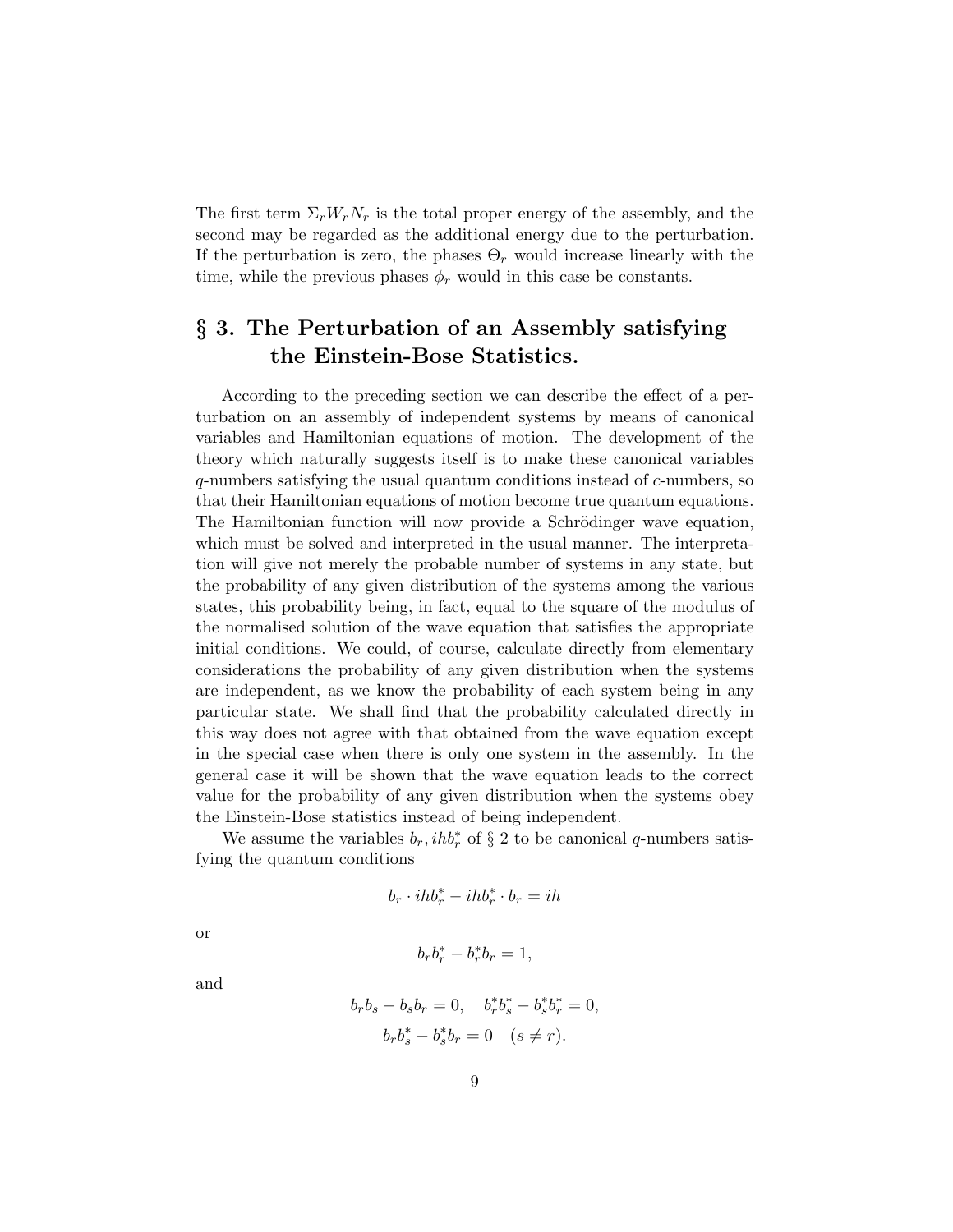The transformation equations (8) must now be written in the quantum form

$$
b_r = (N_r + 1)^{1/2} e^{i\Theta_r/h} = e^{-i\Theta_r/h} N_r^{1/2}
$$
  

$$
b_r^* = N_r^{1/2} e^{i\Theta_r/h} = e^{i\Theta_r/h} (N_r + 1)^{1/2},
$$
 (10)

in order that the  $N_r$ ,  $\Theta_r$  may also be canonical variables. These equations show that the  $N$ , can have only integral characteristic values not less than zero,<sup>10</sup> which provides us with a justification for the assumption that the variables are q-numbers in the way we have chosen. The numbers of systems in the different states are now ordinary quantum numbers.

The Hamiltonian (7) now becomes

$$
F = \sum_{rs} b_r^* H_{rs} b_s = \sum_{rs} N_r^{1/2} e^{i\Theta_r/h} H_{rs} (N_s + 1)^{1/2} e^{-i\Theta_s/h}
$$
  

$$
= \sum_{rs} H_{rs} N_r^{1/2} (N_s + 1 - \delta_{rs})^{1/2} e^{i(\Theta_r - \Theta_s)/h}
$$
 (11)

in which the  $H_{rs}$  are still c-numbers. We may write this  $F$  in the form corresponding to (9)

$$
F = \sum_{r} W_{r} N_{r} + \sum_{rs} v_{rs} N_{r}^{1/2} (N_{s} + 1 - \delta_{rs})^{1/2} e^{i(\Theta_{r} - \Theta_{s})/h}
$$
(11')

in which it is again composed of a proper energy term  $\Sigma_r W_r N_r$  and an interaction energy term.

The wave equation written in terms of the variables  $N_r$  is<sup>11</sup>

$$
ih\frac{\partial}{\partial t}\psi(n'_1, N'_2, N'_3 \ldots) = F\psi(N'_1, N'_2, N'_3 \ldots),\tag{12}
$$

where F is an operator, each  $\Theta_r$  occurring in F being interpreted to mean  $ih\partial/\partial N'_r$ . If we apply the operator  $e^{\pm i\Theta_r/h}$  to any function  $f(N'_1, N'_2, N'_3, ...)$ of the variables  $N'_1, N'_2, \ldots$  the result is

$$
e^{\pm i\Theta_r/h} f(N'_1, N'_2, \dots N'_r, \dots) = e^{\pm \partial/\partial N'_r} f(N'_1, N'_2, \dots N'_r, \dots) = f(N'_1, N'_2, \dots N'_r \mp 1, \dots).
$$

<sup>&</sup>lt;sup>10</sup>See  $\S 8$  of the author's paper "Roy. Soc. Proc.," A, vol. III, p. 281 (1926). What are there called the  $c$ -number values that a  $q$ -number can take are here given the more precise name of the characteristic values of that q-number.

<sup>&</sup>lt;sup>11</sup>We are supposing for definiteness that the label  $r$  of the stationary states takes the values 1, 2, 3 . . .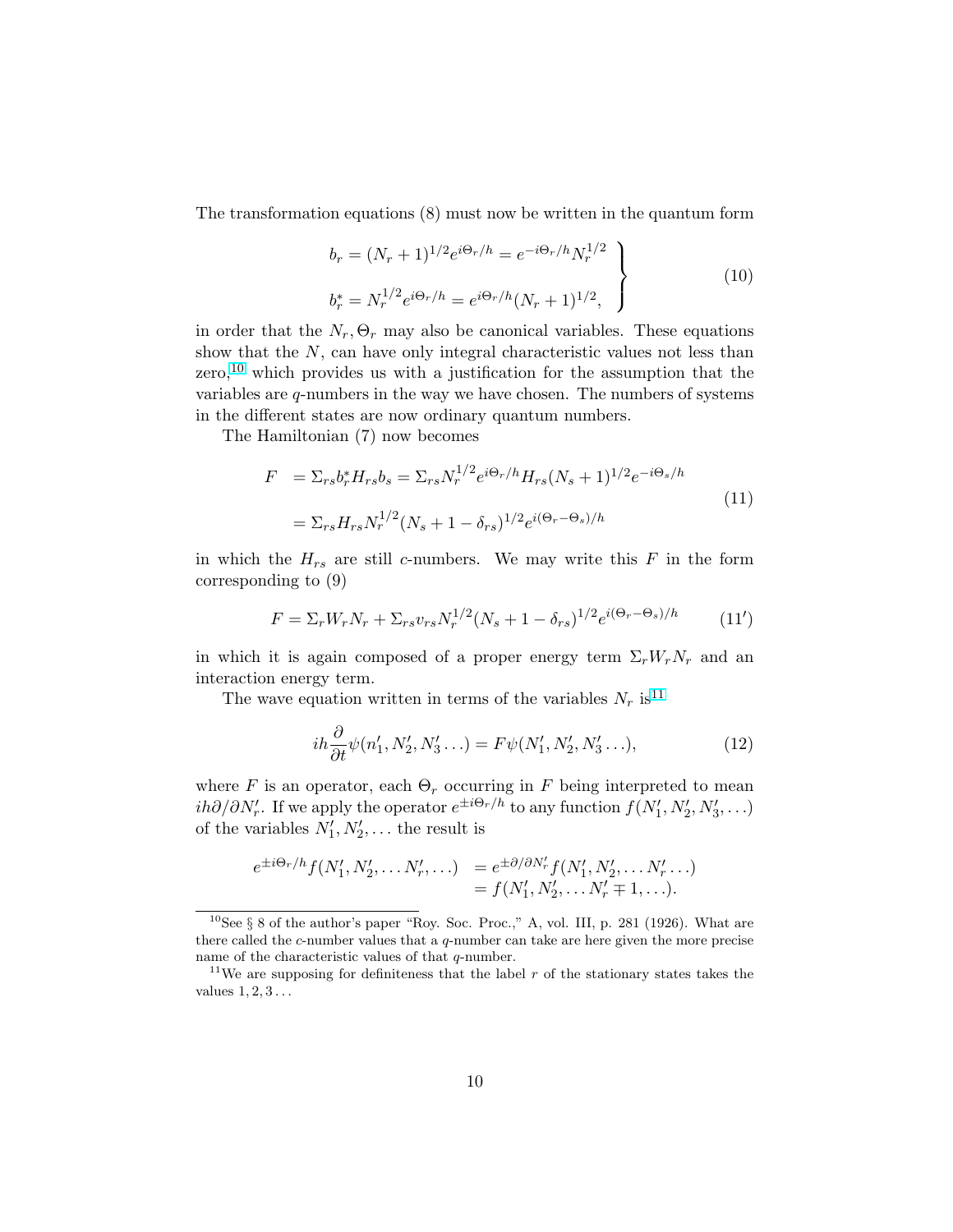If we use this rule in equation  $(12)$  and use the expression  $(11)$  for F we obtain<sup>12</sup>

$$
i\hbar \frac{\partial}{\partial t} \psi(N'_1, N'_2, N'_3 \dots)
$$
  
=  $\Sigma_{rs} H_{rs} N'_r{}^{1/2} (N'_s + 1 - \delta_{rs})^{1/2} \psi(N'_1, N'_2, \dots N'_r - 1, \dots N'_s + 1, \dots).$  (13)

We see from the right-hand side of this equation that in the matrix representing F, the term in F involving  $e^{i(\Theta_r-\Theta_s)/h}$  will contribute only to those matrix elements that refer to transitions in which  $N_r$  decreases by unity and  $N_s$  increases by unity, i.e., to matrix elements of the type  $F(N'_1, N'_2, \ldots N'_r, \ldots N'_s; N'_1, N'_2, \ldots N'_r-1, \ldots N'_s+1, \ldots).$  If we find a solution  $\psi(N'_1, N'_2 \dots)$  of equation (13) that is normalised [*i.e.*, one for which  $\sum_{N'_1, N'_2, \ldots} |\psi(N'_1, N'_2 \ldots)|^2 = 1$  and that satisfies the proper initial conditions, then  $|\psi(N'_1, N'_2 \dots)|^2$  will be the probability of that distribution in which  $N'_1$ systems are in state  $1, N'_2$  in state  $2, \ldots$  at any time.

Consider first the case when there is only one system in the assembly. The probability of its being in the state  $q$  is determined by the eigenfunction  $\psi(N'_1, N'_2, \ldots)$  in which all the N''s are put equal to zero except  $N'_q$ , which is put equal to unity. This eigenfunction we shall denote by  $\psi\{q\}$ . When it is substituted in the left-hand side of (13), all the terms in the summation on the right-hand side vanish except those for which  $r = q$ , and we are left with

$$
ih\frac{\partial}{\partial t}\psi\{q\} = \Sigma_r H_{qs}\psi\{s\},\,
$$

which is the same equation as (5) with  $\psi{q}$  playing the part of  $b_q$ . This establishes the fact that the present theory is equivalent to that of the preceding section when there is only one system in the assembly.

Now take the general case of an arbitrary number of systems in the assembly, and assume that they obey the Einstein-Bose statistical mechanics. This requires that, in the ordinary treatment of the problem, only those eigenfunctions that are symmetrical between all the systems must be taken into account, these eigenfunctions being by themselves sufficient to give a complete quantum solution of the problem.<sup>13</sup> We shall now obtain the equation for the rate of change of one of these symmetrical eigenfunctions, and show that it is identical with equation (13).

If we label each system with a number  $n$ , then the Hamiltonian for the assembly will be  $H_A = \sum_n H(n)$ , where  $H(n)$  is the H of § 2 (equal to  $H_0+V$ ) expressed in terms of the variables of the nth system. A stationary state of

<sup>&</sup>lt;sup>12</sup>When  $s = r, \psi(N'_1, N'_2, N'_r - 1... N'_s)$  is to be taken to mean  $\psi(N'_1, N'_2,..., N'_r...)$ .  $^{13}\mathrm{Loc.}$ cit., I,  $\S$ 3.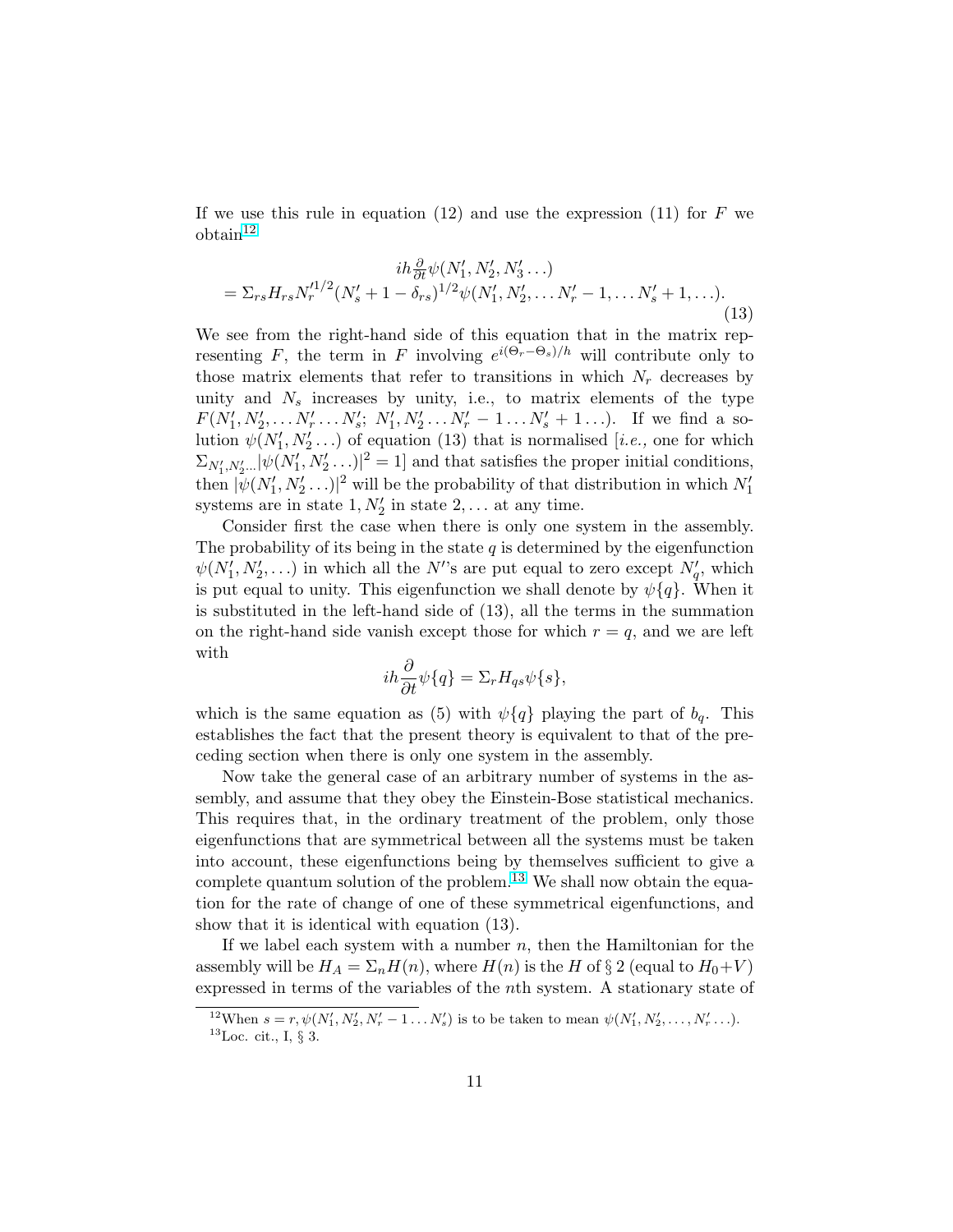the assembly is defined by the numbers  $r_1, r_2, \ldots, r_n, \ldots$  which are the labels of the stationary states in which the separate systems lie. The Schrödinger equation for the assembly in a set of variables that specify the stationary states will be of the form (6) with  $H_A$  instead of  $H$ , and we can write it in the notation of equation  $(5)$  thus:  $-$ 

$$
ih\dot{b}(r_1r_2\ldots) = \Sigma_{s_1, s_2\ldots} H_A(r_1r_2\ldots; s_1s_2\ldots) b(s_1s_2\ldots), \tag{14}
$$

where  $H_A(r_1r_2 \ldots); s_1s_2 \ldots$ ) is the general matrix element of  $H_A$  [with the time factor removed. This matrix element vanishes when more than one  $s_n$ differs from the corresponding  $r_n$ ; equals  $H_{r_m s_m}$  when  $s_m$  differs from  $r_m$ and every other  $s_n$  equals  $r_n$ ; and equals  $\Sigma_n H_{r_n r_n}$  when every  $s_n$  equals  $r_n$ . Substituting these values in (14), we obtain

$$
i h \dot{b}(r_1 r_2 \dots) = \sum_{m} \sum_{s_m \neq r_m} H_{r_m s_m} b(r_1 r_2 \dots r_{m-1} s_m r_{m+1} \dots) + \sum_{n} H_{r_n r_n}(r_1 r_2 \dots).
$$
 (15)

We must now restrict  $b(r_1r_2...)$  to be a symmetrical function of the variables  $r_1, r_2, \ldots$  in order to obtain the Einstein-Bose statistics. This is permissible since if  $b(r_1r_2...)$  is symmetrical at any time, then equation (15) shows that  $b(r_1r_2 \ldots)$  is also symmetrical at that time, so that  $b(r_1r_2 \ldots)$ will remain symmetrical.

Let  $N_r$  denote the number of systems in the state r. Then a stationary state of the assembly describable by a symmetrical eigenfunction may be specified by the numbers  $N_1, N_2, \ldots, N_r, \ldots$  just as well as by the numbers  $r_1, r_2, \ldots, r$  and we shall be able to transform equation (15) to the variables  $N_1, N_2, \ldots$  We cannot actually take the new eigenfunction  $b(N_1, N_2, \ldots)$  equal to the previous one  $b(r_1r_2 \ldots)$  but must take one to be a numerical multiple of the other in order that each may be correctly normalised with respect to its respective variables. We must have, in fact,

$$
\sum_{r_1,r_2...} |b(r_1r_2...)|^2 = 1 = \sum_{N_1,N_2...} |b(N_1,N_2...)|^2,
$$

and hence we must take  $|b(N_1, N_2 \ldots)|^2$  equal to the sum of  $|b(r_1r_2 \ldots)|^2$ for all values of the numbers  $r_1r_2...$  such that there are  $N_1$  of them equal to 1,  $N_2$  equal to 2, etc. There are  $N!/N_1!N_2!...$  terms in this sum, where  $N = \Sigma_r N_r$  is the total number of systems, and they are all equal, since  $b(r_1r_2...)$  is a symmetrical function of its variables  $r_1, r_2, \ldots$  Hence we must have

$$
b(N_1, N_2 \dots) = (N!/N_1!N_2! \dots)^{1/2} b(r_1 r_2 \dots).
$$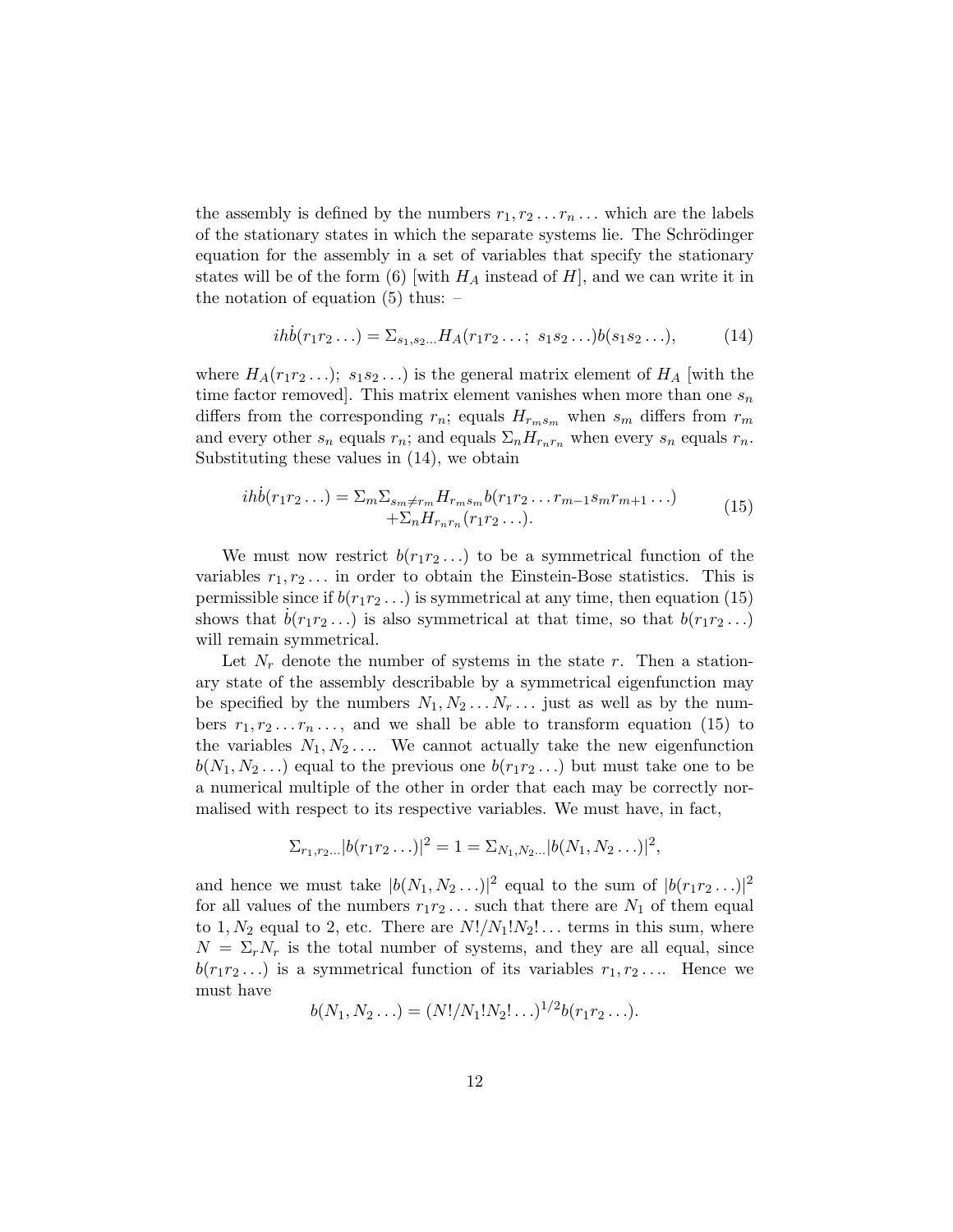If we make this substitution in equation (15), the left-hand side will become  $ih(N_1!N_2! \ldots/N!)^{1/2} \dot{b}(N_1, N_2 \ldots)$ . The term  $H_{r_m s_m} b(r_1 r_2 \ldots r_{m-1} s_m r_{m+1} \ldots)$ in the first summation on the right-hand side will become

$$
[N_1!N_2! \dots (N_r-1)! \dots (N_s+1)! \dots /N!]^{1/2}
$$
  
\n
$$
H_{rs}b(N_1, N_2 \dots N_r - 1 \dots N_s + 1 \dots),
$$
\n(16)

where we have written r for  $r_m$  and s for  $s_m$ . This term must be summed for all values of s except r, and must then be summed for r taking each of the values  $r_1, r_2, \ldots$  Thus each term (16) gets repeated by the summation process until it occurs a total of  $N_r$  times, so that it contributes

$$
N_r[N_1!N_2!\dots(N_r-1)!\dots(N_s+1)!\dots/N!]^{1/2}H_{rs}
$$
  
\n
$$
b(N_1, N_2 \dots N_r-1 \dots N_s+1 \dots)
$$
  
\n
$$
= N_r^{1/2}(N_s+1)^{1/2}(N_1!N_2!\dots/N!)^{1/2}H_{rs}b(N_1, N_2 \dots N_r-1 \dots N_s+1 \dots)
$$

to the right-hand side of (15). Finally, the term  $\Sigma_n H_{r_n r_n} b(r_1, r_2 \dots)$  becomes

$$
\Sigma_r N_r H_{rr} \cdot b(r_1 r_2 \dots) = \Sigma_r N_r H_{rr} \cdot (N_1! N_2! \dots / N!)^{1/2} b(N_1, N_2 \dots).
$$

Hence equation (15) becomes, with the removal of the factor  $(N_1!N_2! \dots / N!)^{1/2},$ 

$$
ih\dot{b}(N_1, N_2 \dots) = \Sigma_r \Sigma_{s \neq r} N_r^{1/2} (N_s + 1)^{1/2}
$$
  
\n
$$
H_{rs}b(N_1, N_2 \dots N_r - 1 \dots N_s + 1 \dots) + \Sigma_r N_r H_{rr} b(N_1, N_2 \dots),
$$
\n(17)

which is identical with (13) [except for the fact that in (17) the primes have been omitted from the  $N$ 's, which is permissible when we do not require to refer to the  $N$ 's as  $q$ -numbers. We have thus established that the Hamiltonian (11) describes the effect of a perturbation on an assembly satisfying the Einstein-Bose statistics.

### § 4. The Reaction of the Assembly on the Perturbing System.

Up to the present we have considered only perturbations that can be represented by a perturbing energy  $V$  added to the Hamiltonian of the perturbed system, V being a function only of the dynamical variables of that system and perhaps of the time. The theory may readily be extended to the case when the perturbation consists of interaction with a perturbing dynamical system, the reaction of the perturbed system on the perturbing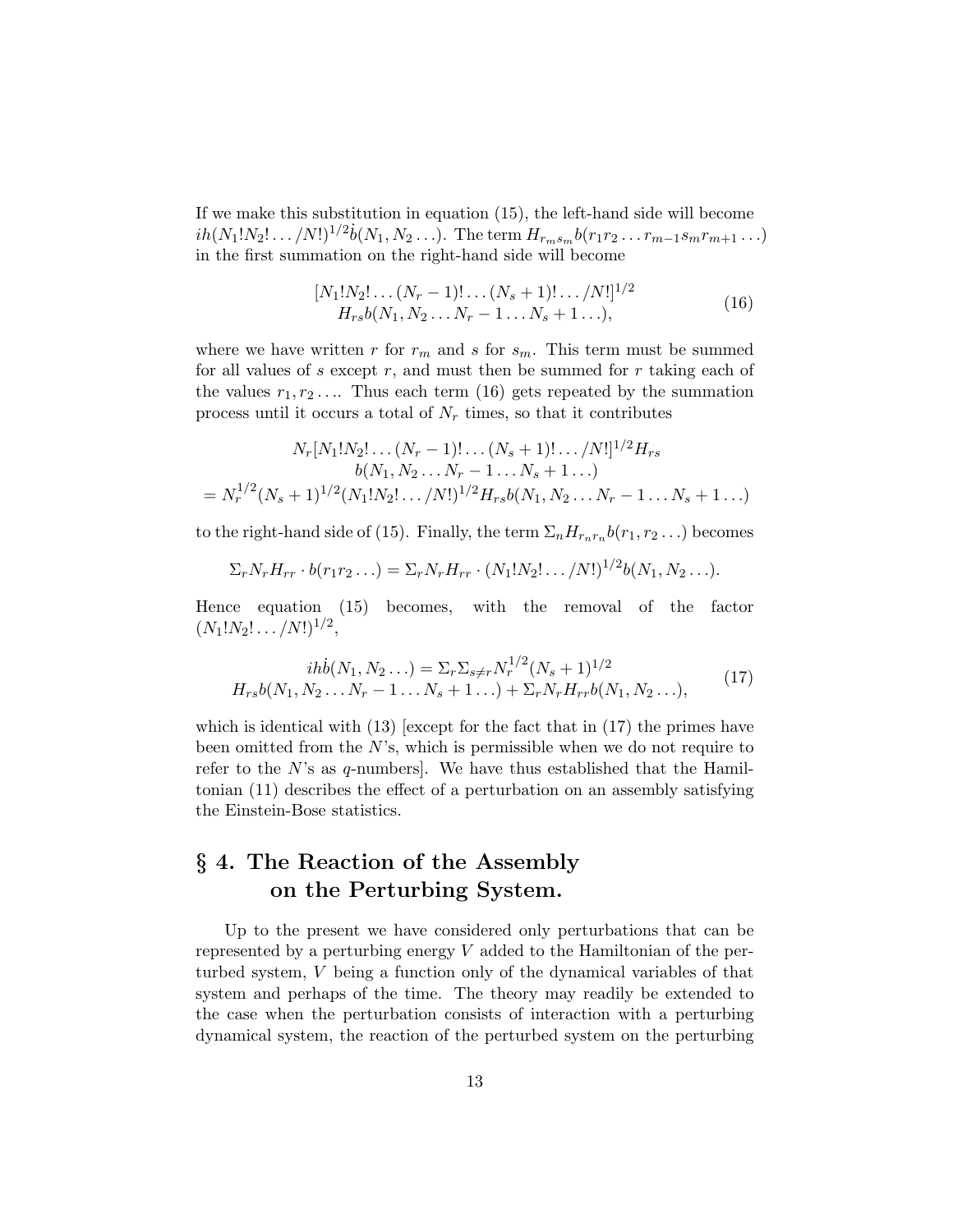system being taken into account. (The distinction between the perturbing system and the perturbed system is, of course, not real, but it will be kept up for convenience.)

We now consider a perturbing system, described, say, by the canonical variables  $J_k, \omega_k$ , the J's being its first integrals when it is alone, interacting with an assembly of perturbed systems with no mutual interaction, that satisfy the Einstein-Bose statistics. The total Hamiltonian will be of the form

$$
H_T = H_P(J) + \Sigma_n H(n),
$$

where  $H_P$  is the Hamiltonian of the perturbing system (a function of the J's only) and  $H(n)$  is equal to the proper energy  $H_0(n)$  plus the perturbation energy  $V(n)$  of the nth system of the assembly.  $H(n)$  is a function only of the variables of the *n*th system of the assembly and of the J's and  $\omega$ 's, and does not involve the time explicitly.

The Schrödinger equation corresponding to equation  $(14)$  is now

$$
ih\dot{b}(J',r_1r_2\ldots)=\Sigma_{J''}\Sigma_{s_1,s_2}\ldots H_r(J',r_1r_2\ldots; J''s_1s_2\ldots)b(J'',s_1s_2\ldots),
$$

in which the eigenfunction b involves the additional variables  $J'_k$ . The matrix element  $H_T(J', r_1r_2 \ldots; J', s_1s_2 \ldots)$  is now always a constant. As before, it vanishes when more than one  $s_n$  differs from the corresponding  $r_n$ . When  $s_m$ differs from  $r_m$  and every other  $s_n$  equals  $r_n$ , it reduces to  $H(J'r_m; J''s_m)$ , which is the  $(J', r_m; J''s_m)$ , matrix element (with the time factor removed) of  $H = H_0 + V$ , the proper energy plus the perturbation energy of a single system of the assembly; while when every  $s_n$  equals  $r_n$  it has the value  $H_P(J')\delta_{J'J''} + \Sigma_n H(J'r_n; J''r_n)$ . If, as before, we restrict the eigenfunctions to be symmetrical in the variables  $r_1, r_2, \ldots$  we can again transform to the variables  $N_1, N_2, \ldots$ , which will lead, as before, to the result

$$
i\hbar \dot{b}(J', N'_1, N'_2 \dots) = H_P(J')b(J', N'_1, N'_2 \dots) + \Sigma_{J''} \Sigma_{r,s} N_r'^{1/2}
$$
  

$$
(N'_s + 1 - \delta_{rs})^{1/2} H(J'r; J''s) b(J'', N'_1, N'_2 \dots N'_r - 1 \dots N'_s + 1 \dots)
$$
 (18)

This is the Schrödinger equation corresponding to the Hamiltonian function

$$
F = H_P(J) + \Sigma_{r,s} H_{rs} N_r^{1/2} (N_s + 1 - \delta_{rs})^{1/2} e^{i(\Theta_1 - \Theta_2)/h},\tag{19}
$$

in which  $H_{rs}$  is now a function of the J's and  $\omega$ 's, being such that when represented by a matrix in the  $(J)$  scheme its  $(J'J'')$  element is  $H(J'r; J''s)$ . (It should be noticed that  $H_{rs}$  still commutes with the N's and  $\Theta$ 's.)

Thus the interaction of a perturbing system and an assembly satisfying the Einstein-Bose statistics can be described by a Hamiltonian of the form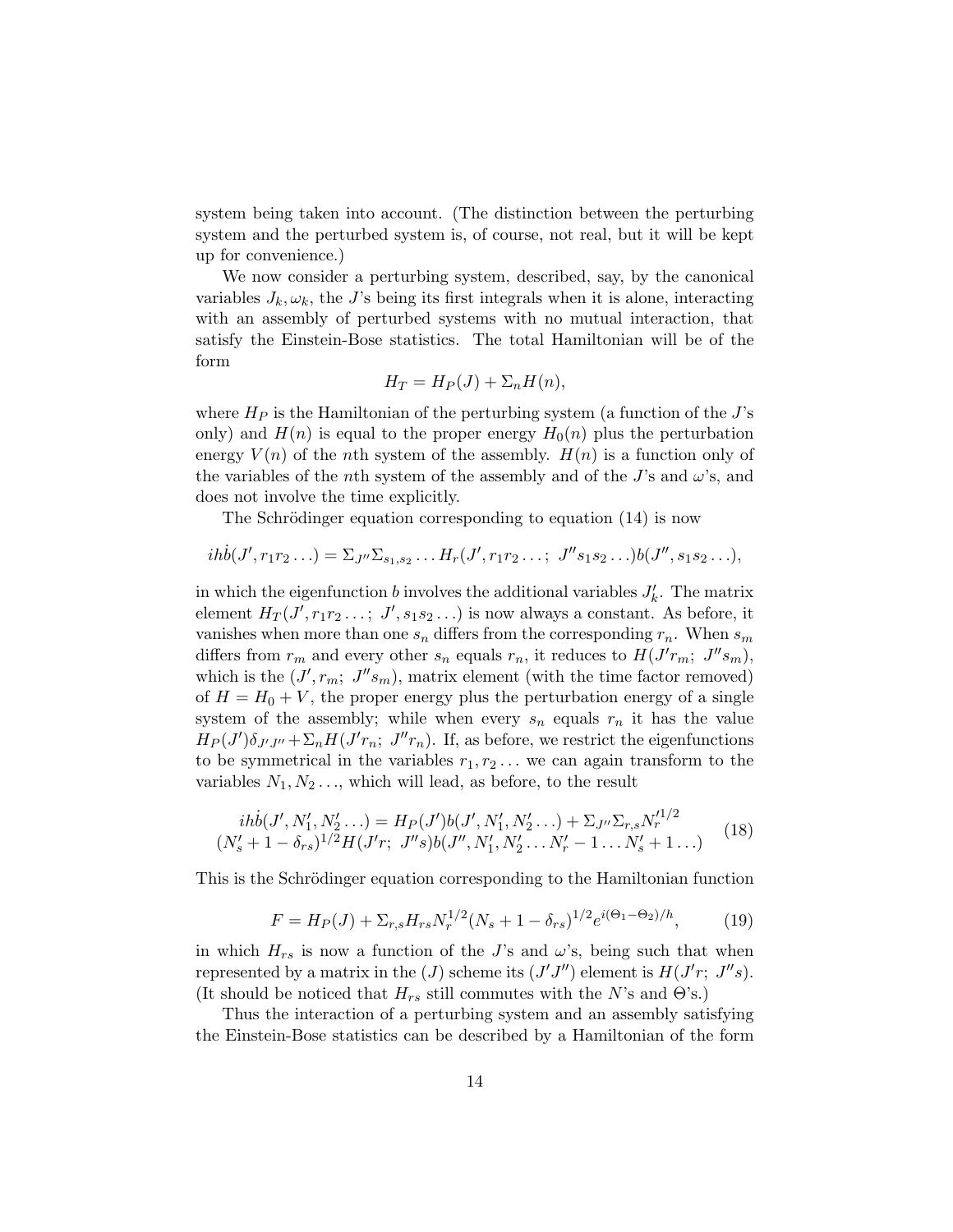$(19)$ . We can put it in the form corresponding to  $(11')$  by observing that the matrix element  $H(J'r; J''s)$  is composed of the sum of two parts, a part that comes from the proper energy  $H_0$  which equals  $W_r$  when  $J''_k = J'_k$  and  $s = r$  and vanishes otherwise, and a part that comes from the interaction energy V which may be denoted by  $v(J'r; J''s)$ . Thus we shall have

$$
H_{rs} = W_r \delta_{rs} + v_{rs},
$$

where  $v_{rs}$  is that function of the J's and  $\omega$ 's which is represented by the matrix whose  $(J'J'')$  element is  $v(J'r; J''s)$ , and so (19) becomes

$$
F = H_P(J) + \Sigma_r W_r N_r + \Sigma_{r,s} v_{rs} N_r^{1/2} (N_s + 1 - \delta_{rs})^{1/2} e^{i(\Theta_r - \Theta_s)/h}.
$$
 (20)

The Hamiltonian is thus the sum of the proper energy of the perturbing system  $H_P(J)$  the proper energy of the perturbed systems  $\Sigma_r W_r N_r$  and the perturbation energy  $\Sigma_{r,s} v_{rs} N_r^{1/2} (N_s + 1 - \delta_{rs})^{1/2} e^{i(\Theta_r - \Theta_s)/h}$ .

## § 5. Theory of Transitions in a System from One State to Others of the Same Energy.

Before applying the results of the preceding sections to light-quanta, we shall consider the solution of the problem presented by a Hamiltonian of the type (19). The essential feature of the problem is that it refers to a dynamical system which can, under the influence of a perturbation energy which does not involve the time explicitly, make transitions from one state to others of the same energy. The problem of collisions between an atomic system and an electron, which has been treated by  $Born<sup>14</sup>$  is a special case of this type. Born's method is to find a periodic solution of the wave equation which consists, in so far as it involves the coordinates of the colliding electron, of plane waves, representing the incident electron, approaching the atomic system, which are scattered or diffracted in all directions. The square of the amplitude of the waves scattered in any direction with any frequency is then assumed by Born to be the probability of the electron being scattered in that direction with the corresponding energy.

This method does not appear to be capable of extension in any simple manner to the general problem of systems that make transitions from one state to others of the same energy. Also there is at present no very direct and certain way of interpreting a periodic solution of a wave equation to

 $14$ Born, " Z. t. Physik," vol. 38, p. 803 (1926).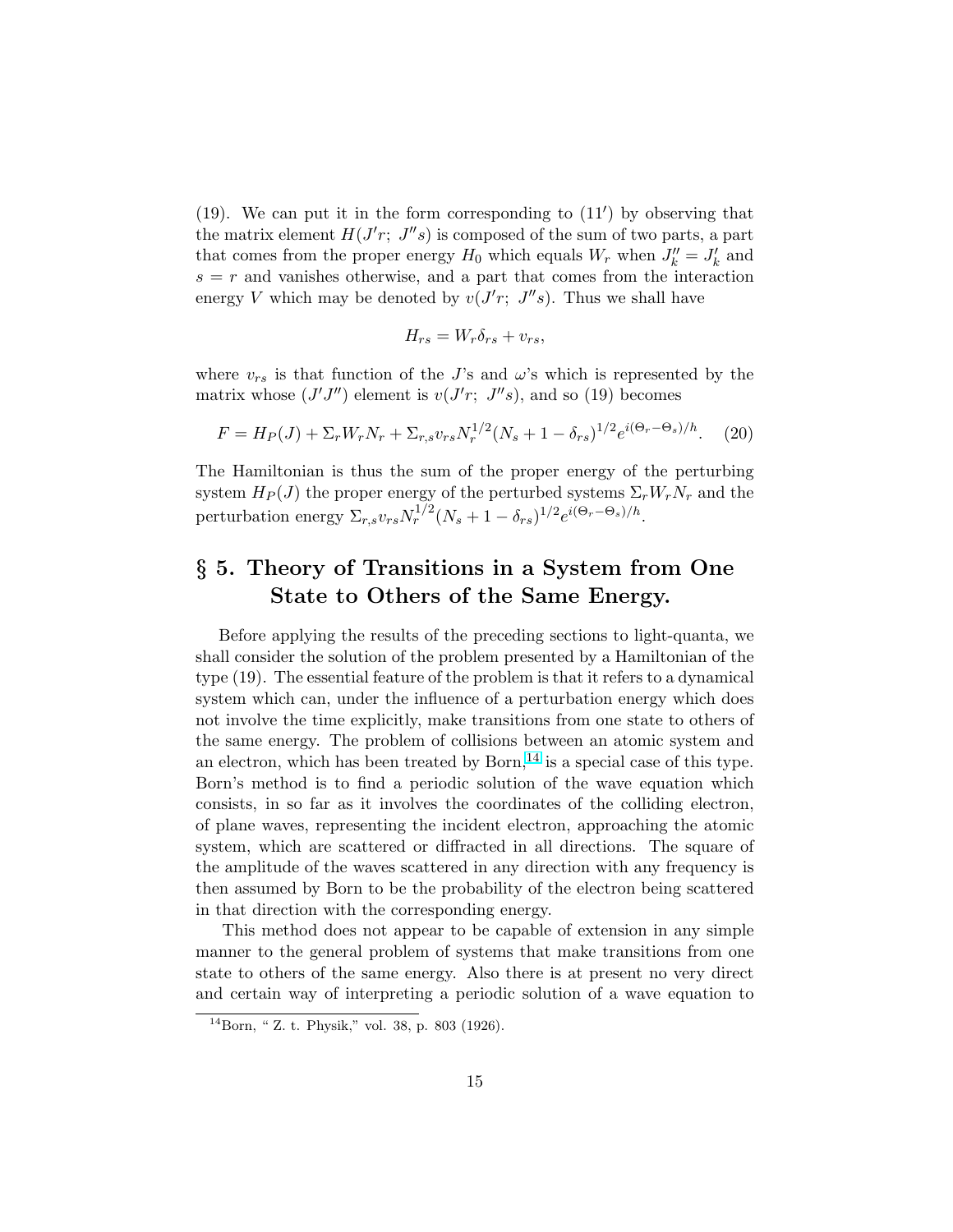apply to a non-periodic physical phenomenon such as a collision. (The more definite method that will now be given shows that Born's assumption is not quite right, it being necessary to multiply the square of the amplitude by a certain factor.)

An alternative method of solving a collision problem is to find a *non*periodic solution of the wave equation which consists initially simply of plane waves moving over the whole of space in the necessary direction with the necessary frequency to represent the incident electron. In course of time waves moving in other directions must appear in order that the wave equation may remain satisfied. The probability of the electron being scattered in any direction with any energy will then be determined by the rate of growth of the corresponding harmonic component of these waves. The way the mathematics is to be interpreted is by this method quite definite, being the same as that of the beginning of § 2.

We shall apply this method to the general problem of a system which makes transitions from one state to others of the same energy under the action of a perturbation. Let  $H_0$  be the Hamiltonian of the unperturbed system and V the perturbing energy, which must not involve the time explicitly. If we take the case of a continuous range of stationary states, specified by the first integrals,  $\alpha_k$  say, of the unperturbed motion, then, following the method of § 2, we obtain

$$
i\hbar \dot{a}(\alpha') = \int V(\alpha' \alpha'') d\alpha'' \cdot a(\alpha''), \qquad (21)
$$

corresponding to equation (4). The probability of the system being in a state for which each  $\alpha_k$  lies between  $\alpha_{k'}$  and  $\alpha'_{k} + d\alpha'_{k}$  at any time is  $|a(\alpha')|^2 d\alpha'_1 \cdot d\alpha'_2 \dots$  when a  $a(\alpha')$  is properly normalised and satisfies the proper initial conditions. If initially the system is in the state  $\alpha^0$  we must take the initial value of  $a(\alpha')$  to be of the form  $a^0 \cdot \delta(\alpha'-\alpha^0)$ . We shall keep  $a^0$  arbitrary, as it would be inconvenient to normalise  $a(\alpha')$  in the present case. For a first approximation we may substitute for  $a(\alpha'')$  in the right-hand side of (21) its initial value. This gives

$$
i h \dot{a}(\alpha') = a^0 V(\alpha' \alpha^0) = \alpha^0 v(\alpha' \alpha^0) e^{i[W(\alpha') - W(\alpha^0)]t/h},
$$

where  $v(\alpha' \alpha^0)$  is a constant and  $W(\alpha')$  is the energy of the state  $\alpha'$ . Hence

$$
iha(\alpha') = a^0 \delta(\alpha' - \alpha^0) + a^0 v(\alpha' \alpha^0) \frac{e^{i[W(\alpha') - W(\alpha^0)]t/h} - 1}{i[W(\alpha') - W(\alpha^0)]/h}.
$$
 (22)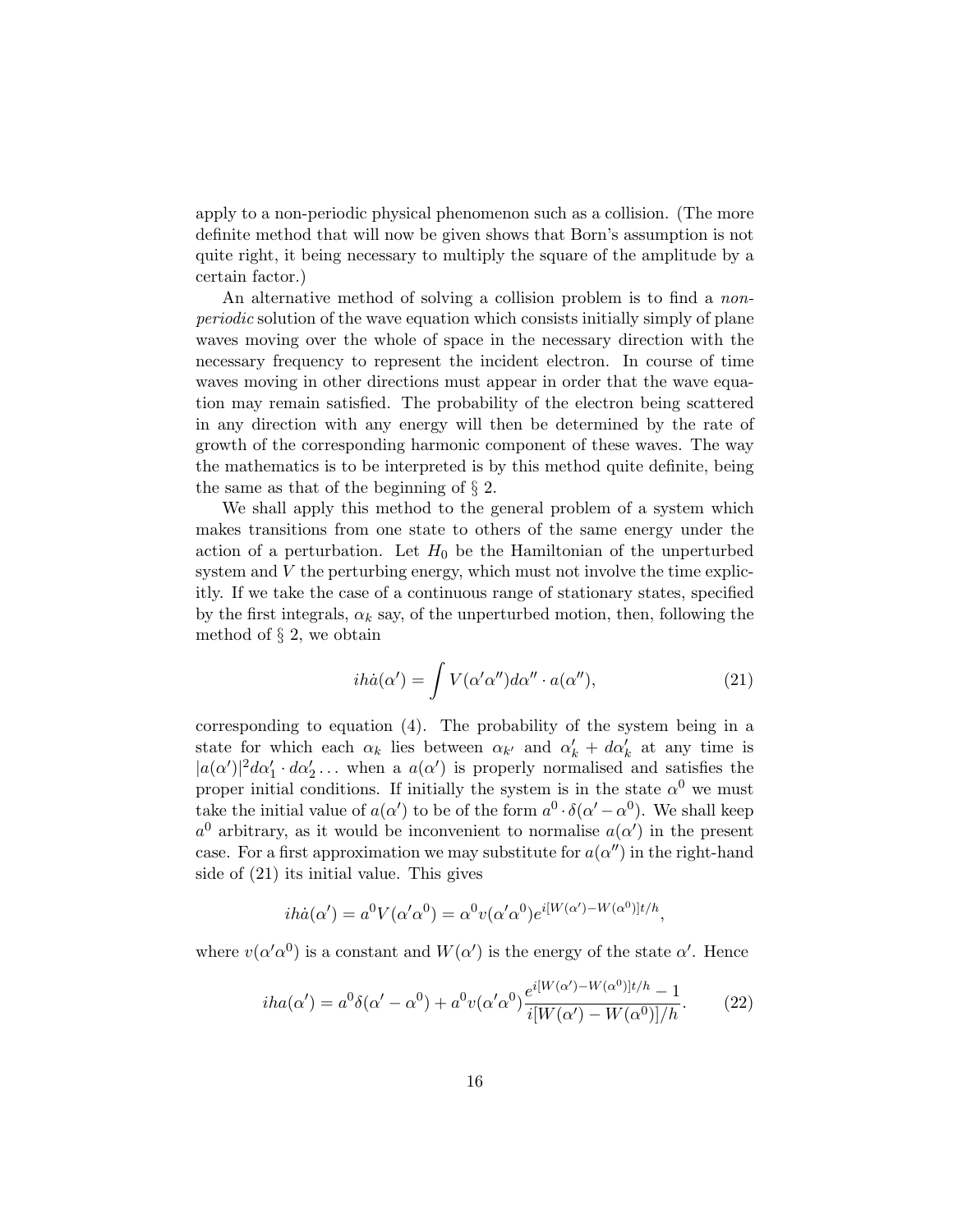For values of the  $\alpha'_k$  such that  $W(\alpha')$  differs appreciably from  $W(\alpha^0), a(\alpha')$ is a periodic function of the time whose amplitude is small when the perturbing energy  $V$  is small, so that the eigenfunctions corresponding to these stationary states are not excited to any appreciable extent. On the other hand, for values of the  $\alpha'_k$  such that  $W(\alpha') = W(\alpha^0)$  and  $\alpha'_k \neq \alpha^0_k$  for some  $k, a(\alpha')$  increases uniformly with respect to the time, so that the probability of the system being in the state  $\alpha'$  at any time increases proportionally with the square of the time. Physically, the probability of the system being in a state with exactly the same proper energy as the initial proper energy  $W(\alpha^0)$  is of no importance, being infinitesimal. We are interested only in the integral of the probability through a small range of proper energy values about the initial proper energy, which, as we shall find, increases linearly with the time, in agreement with the ordinary probability laws.

We transform from the variables  $\alpha_1, \alpha_2 \ldots \alpha_u$  to a set of variables that are arbitrary independent functions of the  $\alpha$ 's such that one of them is the proper energy W, say, the variables  $W, \gamma_1, \gamma_2, \ldots, \gamma_{u-1}$ . The probability at any time of the system lying in a stationary state for which each  $\gamma_k$  lies between  $\gamma'_k$  and  $\gamma'_k + d\gamma'_k$  is now (apart from the normalising factor) equal to

$$
d\gamma_1' \cdot d\gamma_2' \dots d\gamma_{u-1} \int |a(\alpha')|^2 \frac{\partial(\alpha_1', \alpha_2' \dots \alpha_u')}{\partial(W', \gamma_1' \dots \gamma_{u-1}')}.
$$
 (23)

For a time that is large compared with the periods of the system we shall find that practically the whole of the integral in (23) is contributed by values of W' very close to  $W^0 = W(\alpha^0)$ . Put

$$
a(\alpha') = a(W', \gamma')
$$
 and  $\partial(\alpha'_1, \alpha'_2 \dots \alpha'_u)/\partial(W', \gamma'_1 \dots \gamma'_{u-1}) = J(W', \gamma').$ 

Then for the integral in (23) we find, with the help of (22) (provided  $\gamma'_k \neq \gamma^0_k$ for some  $k$ )

$$
\int |a(W', \gamma')|^2 J(W', \gamma') dW' = |a^0|^2 \int |v(W', \gamma'; W^0, \gamma^0)|^2 J(W', \gamma')
$$
  

$$
\frac{[e^{i(W'-W^0)t/h} - 1][e^{-i(W'-W^0)t/h} - 1]}{(W'-W^0)^2} dW'
$$
  

$$
= \frac{2|a^0|^2 \int |v(W', \gamma'; W^0, \gamma^0)|^2 J(W', \gamma')[1 - \cos(W'-W^0)t/h]}{(W'-W^0)^2 \cdot dW'}
$$
  

$$
= \frac{2|a^0|^2 t/h \cdot \int |v(W^0 + hx/t, \gamma'; W^0, \gamma^0)|^2 J(W^0 + hx/t, \gamma')(1 - \cos x)}{x^2 \cdot dx},
$$

=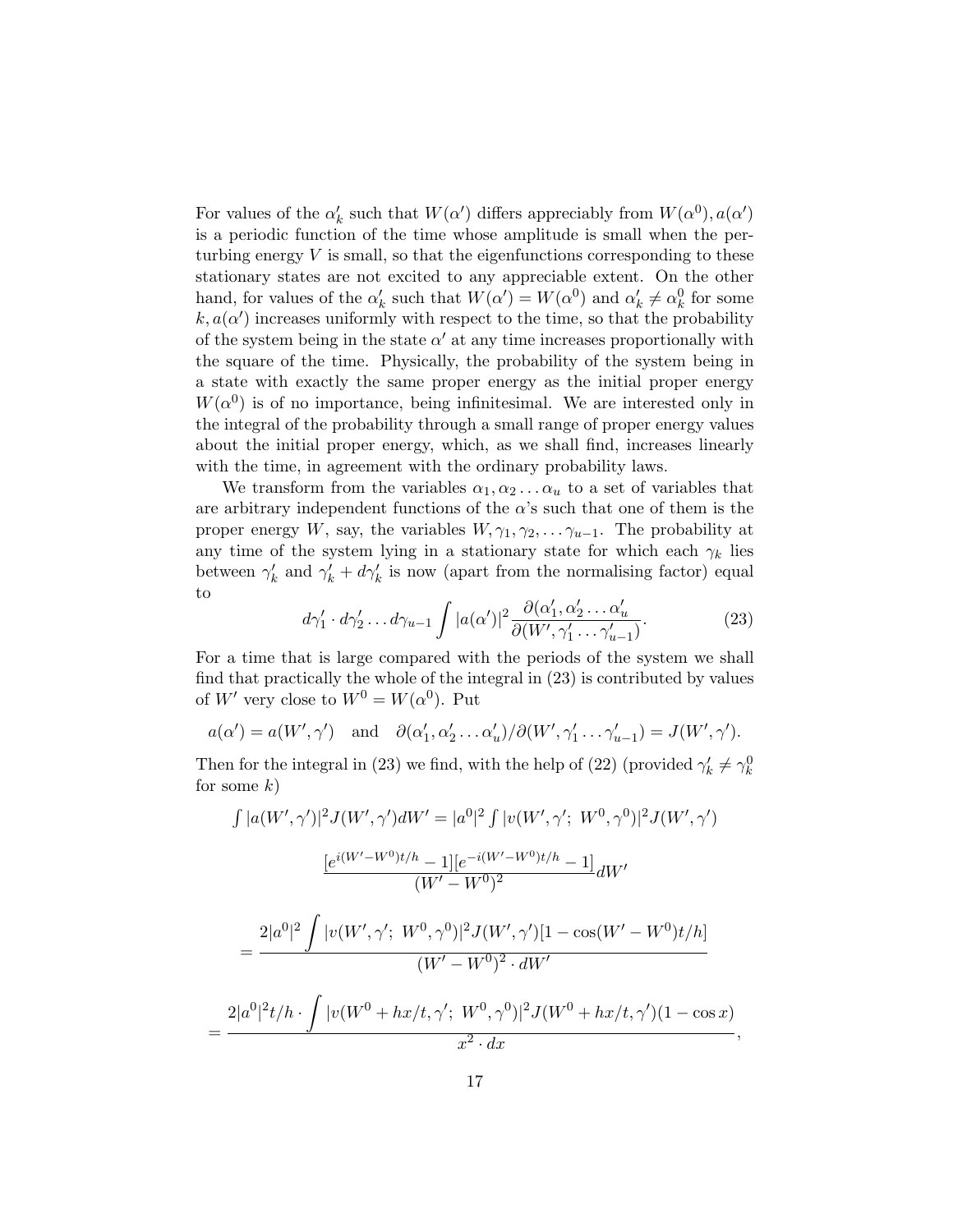if one makes the substitution  $(W'-W^0)t/h = x$ . For large values of t this reduces to

$$
2|a^{0}|^{2}t/h \cdot |v(W^{0}, \gamma'; W^{0}, \gamma^{0})|^{2}J(W^{0}, \gamma') \int_{-\infty}^{\infty} (1 - \cos x)/x^{2} \cdot dx
$$
  
=  $2\pi |a^{0}|^{2}t/h \cdot |v(W^{0}, \gamma'; W^{0}, \gamma^{0})|^{2}J(W^{0}, \gamma').$ 

The probability per unit time of a transition to a state for which each  $\gamma_k$ lies between  $\gamma'_k$  and  $\gamma'_k + d\gamma'_k$  is thus (apart from the normalising factor)

$$
2\pi |a^{0}|^{2}/h \cdot |v(W^{0}, \gamma'; W^{0}, \gamma^{0})|^{2} J(W^{0}, \gamma') d\gamma'_{1} \cdot d\gamma'_{2} \dots d\gamma'_{u-1}, \qquad (24)
$$

which is proportional to the square of the matrix element associated with that transition of the perturbing energy.

To apply this result to a simple collision problem, we take the  $\alpha$ 's to be the components of momentum  $p_x, p_y, p_z$  of the colliding electron and the  $\gamma$ 's to be  $\Theta$  and  $\phi$ , the angles which determine its direction of motion. If, taking the relativity change of mass with velocity into account, we let P denote the resultant momentum, equal to  $(p_x^2 + p_y^2 + p_z^2)^{1/2}$ , and E the energy, equal to  $(m^2c^4 + P^2c^2)^{1/2}$ , of the electron, m being its rest-mass, we find for the Jacobian

$$
J = \frac{\partial(p_x, p_y, p_z)}{\partial(E, \Theta, \phi)} = \frac{EP}{c^2} \sin \Theta.
$$

Thus the  $J(W^0, \gamma')$  of the expression (24) has the value

$$
J(W^0, \gamma') = E'P' \sin \Theta/c^2, \qquad (25)
$$

where  $E'$  and  $P'$  refer to that value for the energy of the scattered electron which makes the total energy equal the initial energy  $W^0$  (i.e., to that value required by the conservation of energy).

We must now interpret the initial value of  $a(\alpha')$ , namely,  $a^0\delta(\alpha'-\alpha^0)$ , which we did not normalise. According to  $\S 2$  the wave function in terms of the variables  $\alpha_k$  is  $b(\alpha') = a(\alpha')e^{iW't/\bar{h}}$ , so that its initial value is

$$
a^{0}\delta(\alpha'-\alpha^{0})e^{-iW't/h} = a^{0}\delta(p'_{x}-p^{0}_{x})\delta(p'_{y}-p^{0}_{y})\delta(p'_{z}-p^{0}_{z})e^{-iW't/h}.
$$

If we use the transformation function<sup>15</sup>

$$
(x'/p') = (2\pi h)^{-3/2} e^{i\Sigma_{xyz}p'_x x'/h},
$$

<sup>&</sup>lt;sup>15</sup>The symbol x is used for brevity to denote  $x, y, z$ .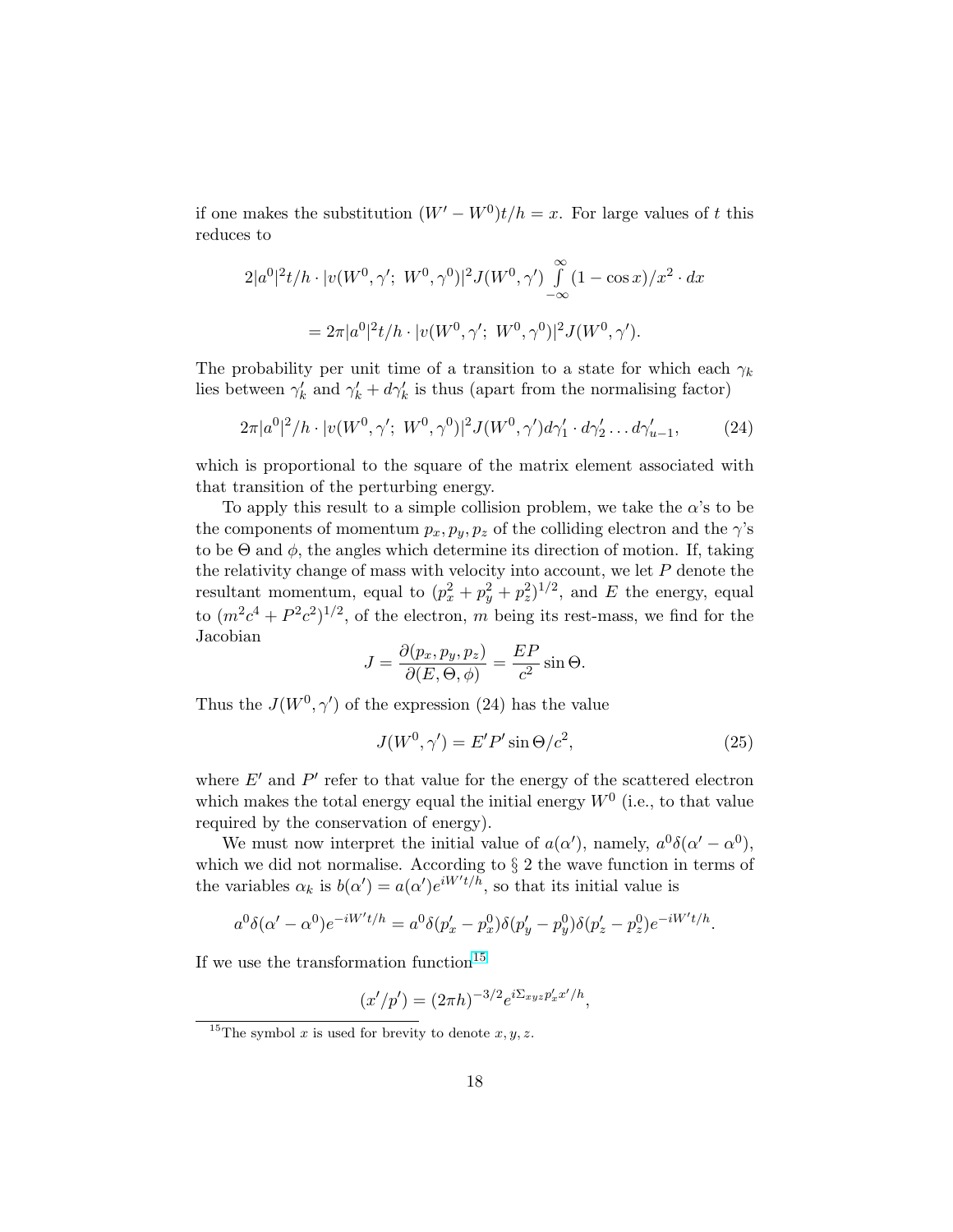and the transformation rule

$$
\psi(x') = \int (x'/p')\psi(p')dp'_x dp'_y dp'_z,
$$

we obtain for the initial wave function in the coordinates  $x, y, z$  the value

$$
a^0(2\pi h)^{-3/2}e^{i\Sigma_{xyz}p_x^0x'/h}e^{-W't/h}.
$$

This corresponds to an initial distribution of  $|a^0|^2(2\pi h)^{-3}$  electrons per unit volume. Since their velocity is  $P^0c^2/E^0$ , the number per unit time striking a unit surface at right-angles to their direction of motion is  $|a^0|^2 P^0 c^2/(2\pi h)^3$ . Dividing this into the expression (24) we obtain, with the help of (25),

$$
4\pi^2 (2\pi h)^2 \frac{E' E^0}{c^4} |v(p';\ p^0)|^2 \frac{P'}{p^0} \sin\Theta' d\Theta' d\phi'.\tag{26}
$$

This is the effective area that must be bit by an electron in order that it shall be scattered in the solid angle  $\sin \Theta' d\Theta' d\phi'$  with the energy E'. This result differs by the factor  $(2\pi h)^2/2mE' \cdot P'/P^0$  from Born's.<sup>16</sup> The necessity for the factor  $P'/p^0$  in (26) could have been predicted from the principle of detailed balancing, as the factor  $|v(p'; p^0)|^2$  is symmetrical between the direct and reverse processes.<sup>17</sup>

#### § 6. Application to Light-Quanta.

We shall now apply the theory of  $\S$  4 to the case when the systems of the assembly are light-quanta, the theory being applicable to this case since light-quanta obey the Einstein-Bose statistics and have no mutual interaction. A light-quantum is in a stationary state when it is moving with constant momentum in a straight line. Thus a stationary state  $r$  is fixed by the three components of momentum of the light-quantum and a variable that specifies its state of polarisation. We shall work on the assumption that there are a finite number of these stationary states, lying very close to one another, as it would be inconvenient to use continuous ranges. The interaction of the light-quanta with an atomic system will be described by a Hamiltonian of the form (20), in which  $H_P(J)$  is the Hamiltonian for the

 $^{16}$ In a more recent paper ("Nachr. Gesell. d. Wiss.," Gottingen, p. 146 (1926)) Born has obtained a result in agreement with that of the present paper for non-relativity mechanics, by using an interpretation of the analysis based on the conservation theorems. I am indebted to Prof. N. Bohr for seeing an advance copy of this work.

<sup>&</sup>lt;sup>17</sup>See Klein and Rosseland, "Z. f. Physik," vol. 4, p. 46, equation  $(4)$   $(1921)$ .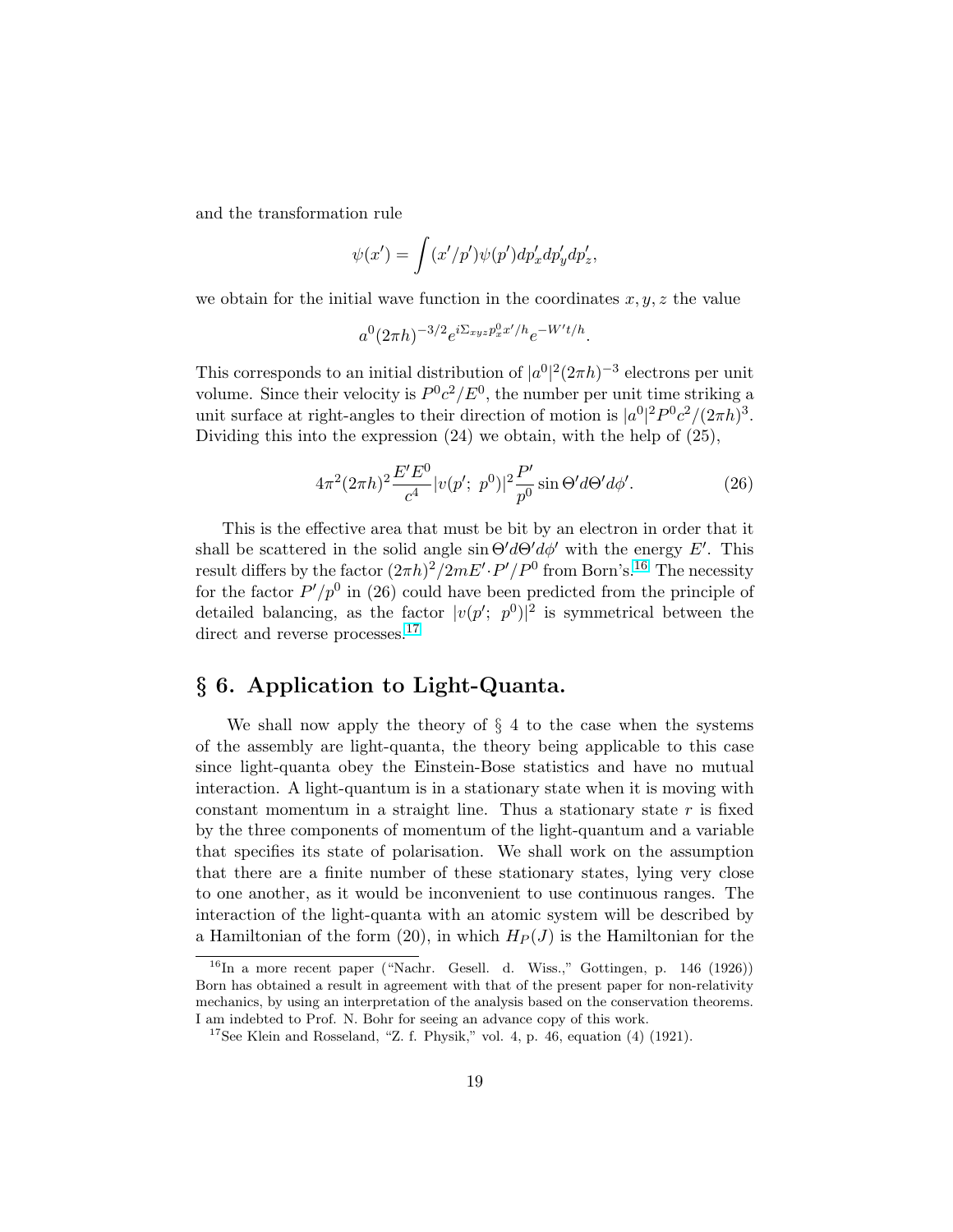atomic system alone, and the coefficients  $v_{rs}$  are for the present unknown. We shall show that this form for the Hamiltonian, with the  $v_{rs}$  arbitrary, leads to Einstein's laws for the emission and absorption of radiation.

The light-quantum has the peculiarity that it apparently ceases to exist when it is in one of its stationary states, namely, the zero state, in which its momentum, and therefore also its energy, are zero. When a light-quantum is absorbed it can be considered to jump into this zero state, and when one is emitted it can be considered to jump from the zero state to one in which it is physically in evidence, so that it appears to have been created. Since there is no limit to the number of light-quanta that may be created in this way, we must suppose that there are an infinite number of light-quanta in the zero state, so that the  $N_0$  of the Hamiltonian (20) is infinite. We must now have  $\Theta_0$  the variable canonically conjugate to  $N_0$  a constant, since

$$
\dot{\Theta}_0 = \partial F / \partial N_0 = W_0 + \text{terms involving } N_0^{-1/2} \text{ or } (N_0 + 1)^{-1/2}
$$

and  $W_0$  is zero. In order that the Hamiltonian (20) may remain finite it is necessary for the coefficients  $v_{r0}$ ,  $v_{0r}$  to be infinitely small. We shall suppose that they are infinitely small in such a way as to make  $v_{r0}N_0^{1/2}$  $v_0^{1/2}$  and  $v_{0r} N_0^{1/2}$ 0 finite, in order that the transition probability coefficients may be finite. Thus we put

$$
v_{r0}(N_0+1)^{1/2}e^{-i\Theta_0/h} = v_r, \quad v_{0r}N_0^{1/2}e^{i\Theta_0/h} = v_r^*,
$$

where  $v_r$  and  $v_r^*$  are finite and conjugate imaginaries. We may consider the  $v_r$  and  $v_r^*$  to be functions only of the J's and  $\omega$ 's of the atomic system, since their factors  $(N_0+1)^{1/2}e^{i\Theta_0/h}$  and  $N_0^{1/2}$  $e^{i\Theta_0/h}$  are practically constants, the rate of change of  $N_0$  being very small compared with  $N_0$ . The Hamiltonian (20) now becomes

$$
F = H_P(J) + \Sigma_r W_r N_r + \Sigma_{r \neq 0} [v_r N_r^{1/2} e^{i\Theta_r/h} + v_r^* (N_r + 1)^{1/2} e^{-i\Theta_r/h}] + \Sigma_{r \neq 0} \Sigma_{s \neq 0} v_{rs} N_r^{1/2} (N_s + 1 - \delta_{rs})^{1/2} e^{i(\Theta_r - \Theta_s)/h}.
$$
\n(27)

The probability of a transition in which a light-quantum in the state  $r$  is absorbed is proportional to the square of the modulus of that matrix element of the Hamiltonian which refers to this transition. This matrix element must come from the term  $v_r N_r^{1/2} e^{i\Theta_r/h}$  in the Hamiltonian, and must therefore be proportional to  $N_r'^{1/2}$  where  $N_r'$  is the number of light-quanta in state  $r$  before the process. The probability of the absorption process is thus proportional to  $N'_r$ . In the same way the probability of a light-quantum in state r being emitted is proportional to  $(N'_r + 1)$ , and the probability of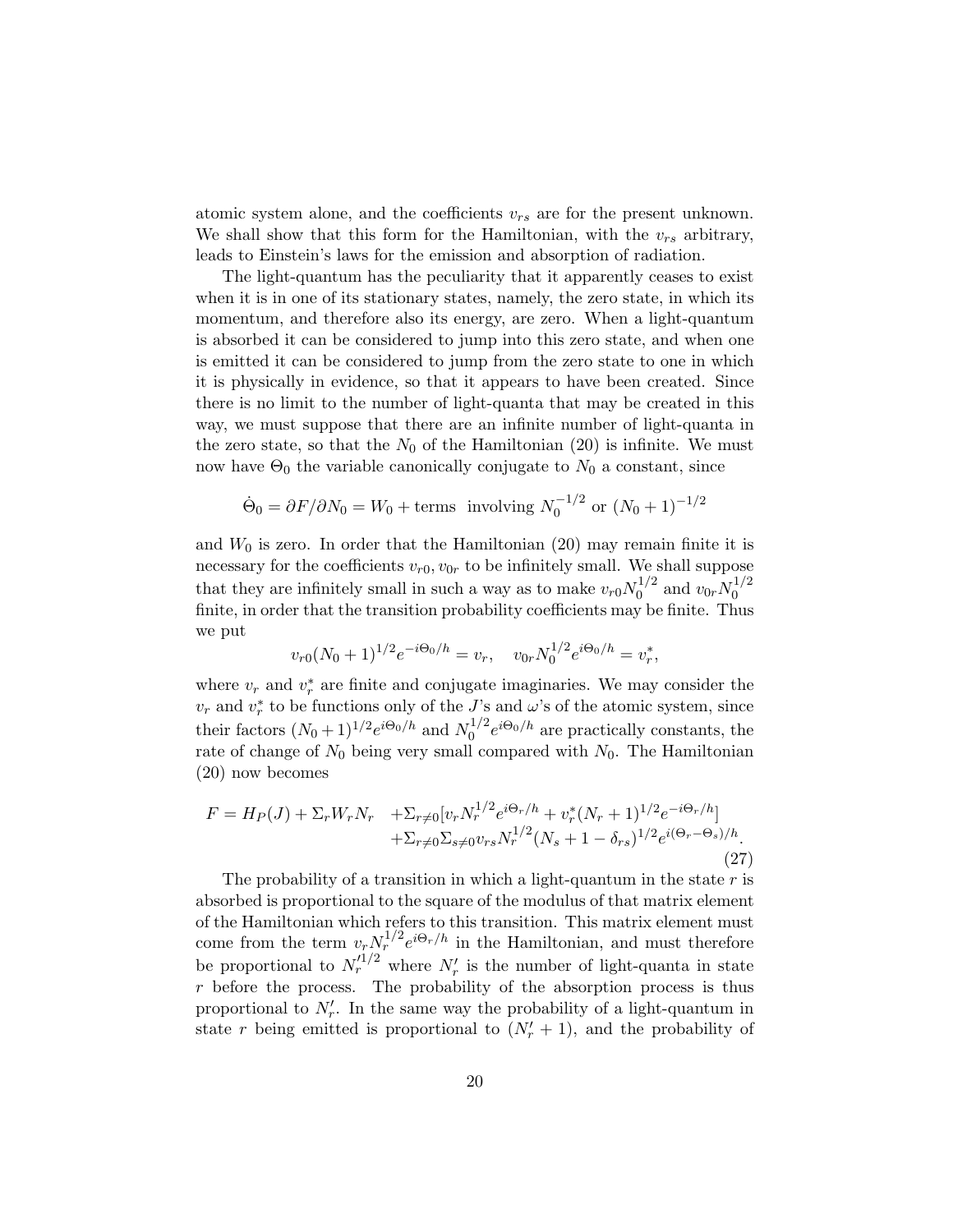a light-quantum in state  $r$  being scattered into state  $s$  is proportional to  $N_r'(N_s'+1)$ . Radiative processes of the more general type considered by Einstein and Ehrenfest, $^{18}$  in which more than one light-quantum take part simultaneously, are not allowed on the present theory.

To establish a connection between the number of light-quanta per stationary state and the intensity of the radiation, we consider an enclosure of finite volume, A say, containing the radiation. The number of stationary states for light-quanta of a given type of polarisation whose frequency lies in the range  $\nu_r$  to  $\nu_r + d\nu_r$  and whose direction of motion lies in the solid angle  $d\omega$  about the direction of motion for state r will now be  $A\nu_r^2 d\nu_r d\omega_r/c^3$ . The energy of the light-quanta in these stationary states is thus  $N'_r \cdot 2\pi h\nu_r \cdot Av_r^2 d\nu - r d\omega_r/c^3$ . This must equal  $Ac^{-1}I_r d\nu_r d\omega_r$  where  $I_r$ is the intensity per unit frequency range of the radiation about the state  $r$ . Hence

$$
I_r = N'_r (2\pi h) \nu_r^3 / c^2,
$$
\n(28)

so that  $N'_r$  is proportional to  $I_r$  and  $(N'_r + 1)$  is proportional to  $N'_r + (2\pi h)\nu_r^3/c^2$ . We thus obtain that the probability of an absorption process is proportional to  $I_r$  the incident intensity per unit frequency range, and that of an emission process is proportional to  $I_r + (2\pi h)\nu_r^3/c^2$ , which are just Einstein's laws.<sup>19</sup> In the same way the probability of a process in which a light-quantum is scattered from a state  $r$  to a state  $s$  is proportional to  $I_r[I_s + (2\pi h)\nu_r^3/c^2]$ , which is Pauli's law for the scattering of radiation by an electron.<sup>20</sup>

### § 7. The Probability Coefficients for Emission and, Absorption.

We shall now consider the interaction of an atom and radiation from the wave point of view. We resolve the radiation into its Fourier components, and suppose that their number is very large but finite. Let each component be labelled by a suffix  $r$ , and suppose there are is, components associated with the radiation of a definite type of polarisation per unit solid angle per

<sup>18</sup>"Z. f. Physik," vol. 19, p. 301 (1923).

<sup>&</sup>lt;sup>19</sup>The ratio of stimulated to spontaneous emission in the present theory is just twice its value in Einstein's. This ie because in the present theory either polarised component of the incident radiation can stimulate only radiation polarised in the same way, while in Einstein's the two polarised components are treated together. This remark applies also to the scattering process.

 $20$ Pauli, "Z. f. Physik," vol. 18, p. 272 (1923).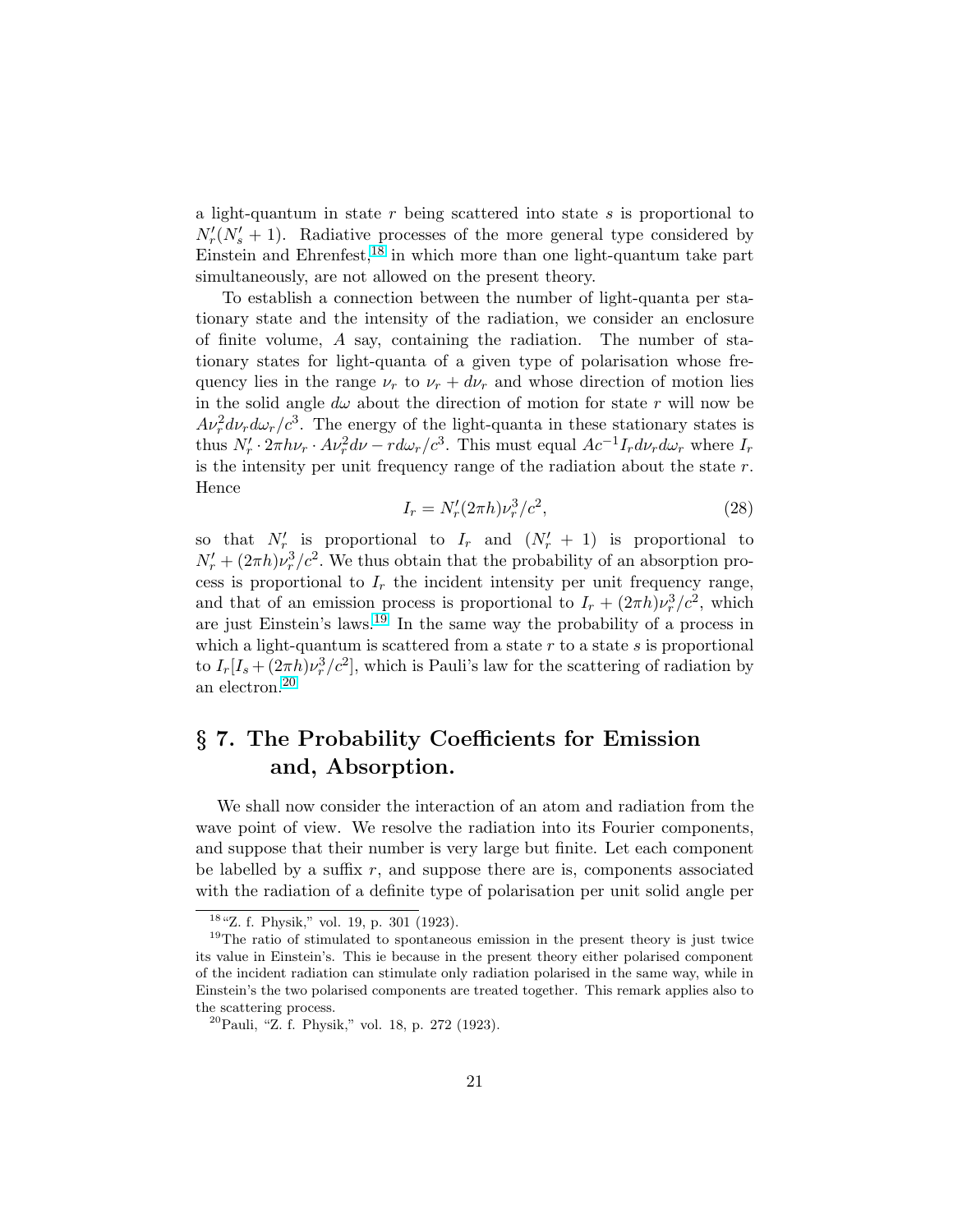unit frequency range about the component  $r$ . Each component  $r$  can be described by a vector potential  $k_r$  chosen so as to make the scalar potential zero. The perturbation term to be added to the Hamiltonian will now be, according to the classical theory with neglect of relativity mechanics,  $c^{-1}\Sigma_r k_r X_r$ , where  $X_r$  is the component of the total polarisation of the atom in the direction of  $k_r$ , which is the direction of the electric vector of the component  $r$ .

We can, as explained in  $\S$  1, suppose the field to be described by the canonical variables  $N_r$ ,  $\Theta_r$ , of which  $N_r$  is the number of quanta of energy of the component r, and  $\Theta_r$  is its canonically conjugate phase, equal to  $2\pi h\nu_r$ times the  $\Theta_r$  of § 1. We shall now have  $k_r = a_r \cos \Theta_r/h$ , where  $a_r$  is the amplitude of  $k_r$  which can be connected with  $N_r$  as follows: – The flow of energy per unit area per unit time for the component r is  $\frac{1}{2}\pi c^{-1}a_r^2\nu_r^2$ . Hence the intensity per unit frequency range of the radiation in the neighbourhood of the component r is  $I_r = \frac{1}{2}$  $\frac{1}{2}\pi c^{-1}a_r^2\nu_r^2\sigma_r$ . Comparing this with equation (28), we obtain  $a_r = 2(h\nu_r/c\sigma_r)^{1/2}$ , and hence

$$
k_r = 2(h\nu_r/c\sigma_r)^{1/2} N_r^{1/2} \cos \Theta_r/h.
$$

The Hamiltonian for the whole system of atom plus radiation would now be, according to the classical theory,

$$
F = H_P(J) + \Sigma_r (2\pi h\nu_r) N_r + 2c^{-1} \Sigma_r (h\nu_r/c\sigma_r)^{1/2} \dot{X}_r N_r^{1/2} \cos \Theta_r / h, \quad (29)
$$

where  $H_P(J)$  is the Hamiltonian for the atom alone. On the quantum theory we must make the variables  $N_r$  and  $\Theta_r$  canonical q-numbers like the variables  $J_k, \omega_k$  that describe the atom. We must now replace the  $N_r^{1/2} \cos \Theta_r/h$  in (29) by the real  $q$ -number

$$
\frac{1}{2}\left\{N_r^{1/2}e^{i\Theta r/h} + e^{-i\Theta r/h}N_r^{1/2}\right\} = \frac{1}{2}\left\{N_r^{1/2}e^{i\Theta r/h} + (N_r+1)^{1/2}e^{-i\Theta r/h}\right\}
$$

so that the Hamiltonian (29) becomes

$$
F = H_P(J) + \Sigma_r (2\pi h\nu_r) N_r + h^{1/2} c^{-3/2} \Sigma_r (\nu_r / \sigma_r)^{1/2}
$$
  

$$
X_r \left\{ N_r^{1/2} e^{i\Theta r/h} + (N_r + 1)^{1/2} e^{-i\Theta r/h} \right\}.
$$
 (30)

This is of the form (27), with

$$
v_r = v_r^* = h^{1/2} c^{-3/2} (\nu_r / \sigma_r)^{1/2} \dot{X}_r
$$
\n(31)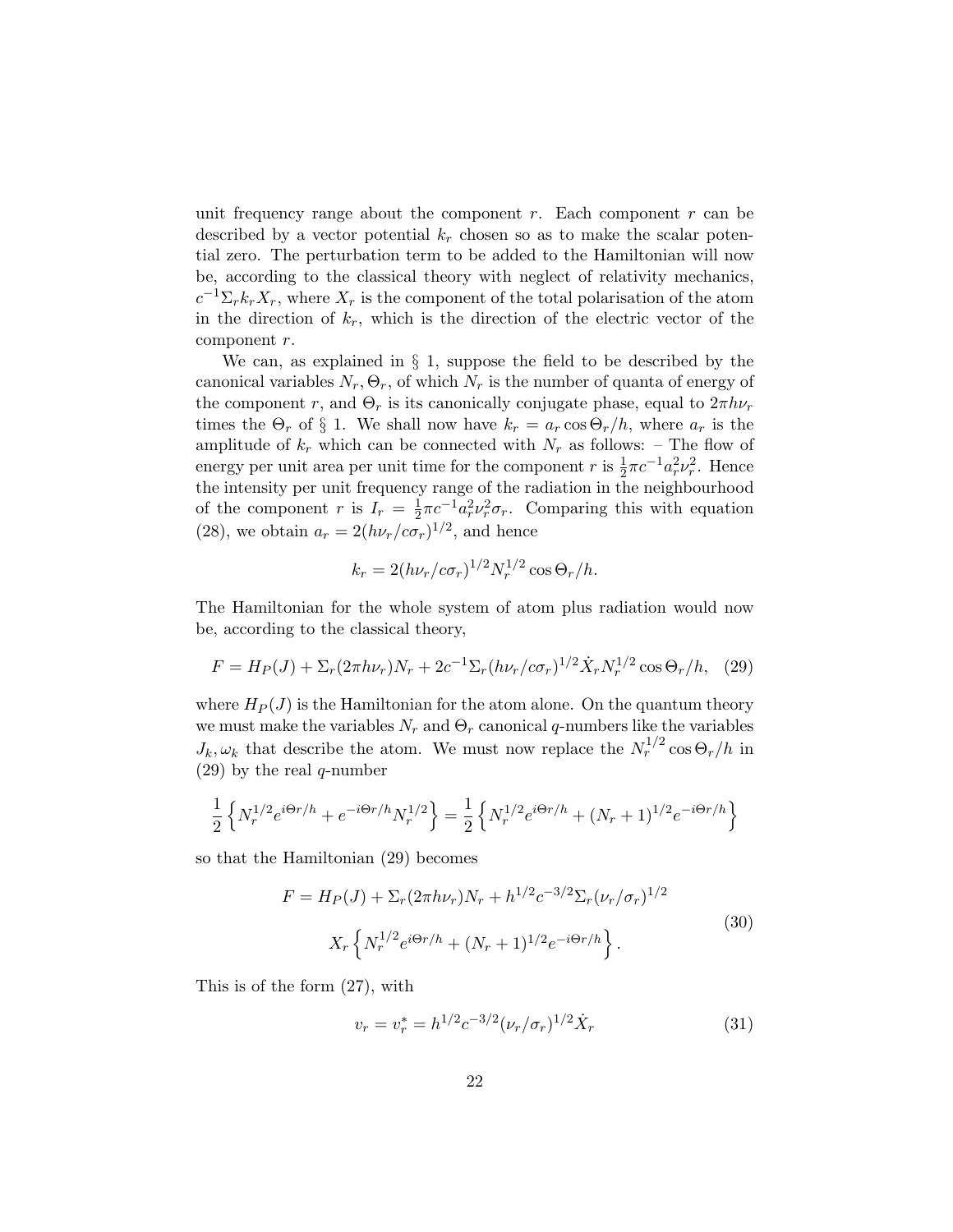$v_{rs} = 0 \quad (r, s \neq 0).$ 

The wave point of view is thus consistent with the light-quantum point of view and gives values for the unknown interaction coefficient  $v_{rs}$  in the lightquantum theory. These values are not such as would enable one to express the interaction energy as an algebraic function of canonical variables. Since the wave theory gives  $v_{rs} = 0$  for  $s \neq 0$ , it would seem to show that there are no direct scattering processes, but this may be due to an incompleteness in the present wave theory.

We shall now show that the Hamiltonian (30) leads to the correct expressions for Einstein's  $A$ 's and  $B$ 's. We must first modify slightly the analysis of § 5 so as to apply to the case when the system has a large number of discrete stationary states instead of a continuous range. Instead of equation (21) we shall now have

$$
ih\dot{a}(\alpha') = \Sigma_{\alpha''} V(\alpha'\alpha'') a(\alpha'').
$$

If the system is initially in the state  $\alpha^0$  we must take the initial value of  $a(\alpha')$  to be  $\delta_{\alpha'\alpha^0}$ , which is now correctly normalised. This gives for a first approximation

$$
i h \dot{a}(\alpha') = V(\alpha' \alpha^0) = v(\alpha' \alpha^0) e^{i[W(\alpha') - W(\alpha^0)]t/h},
$$

which leads to

$$
iha(\alpha') = \delta_{\alpha'\alpha^0} + v(\alpha'\alpha^0) \frac{e^{i[W(\alpha') - W(\alpha^0)]t/h} - 1}{i[W(\alpha') - W(\alpha^0)]/h},
$$

corresponding to (22). If, as before, we transform to the variables  $W, \gamma_1, \gamma_2 \dots \gamma_{u-1}$ , we obtain (when  $\gamma' \neq \gamma^0$ )

$$
a(W'\gamma') = v(W', \gamma'; W^0, \gamma^0)[1 - e^{i(W'-W^0)t/h}]/(W'-W^0).
$$

The probability of the system being in a state for which each  $\gamma_k$  equals  $\gamma'_k$  is  $\Sigma_{W'}|a(W'\gamma')|^2$ . If the stationary states lie close together and if the time t is not too great, we can replace this sum by the integral  $(\Delta W)^{-1} \int |a(W' \gamma')|^2 dW'$ , where  $\Delta W$  is the separation between the energy levels. Evaluating this integral as before, we obtain for the probability per unit time of a transition to a state for which each  $\gamma_k = \gamma'_k$ 

$$
2\pi/h\Delta W \cdot |v(W^0, \gamma'; W^0, \gamma^0)|^2. \tag{32}
$$

and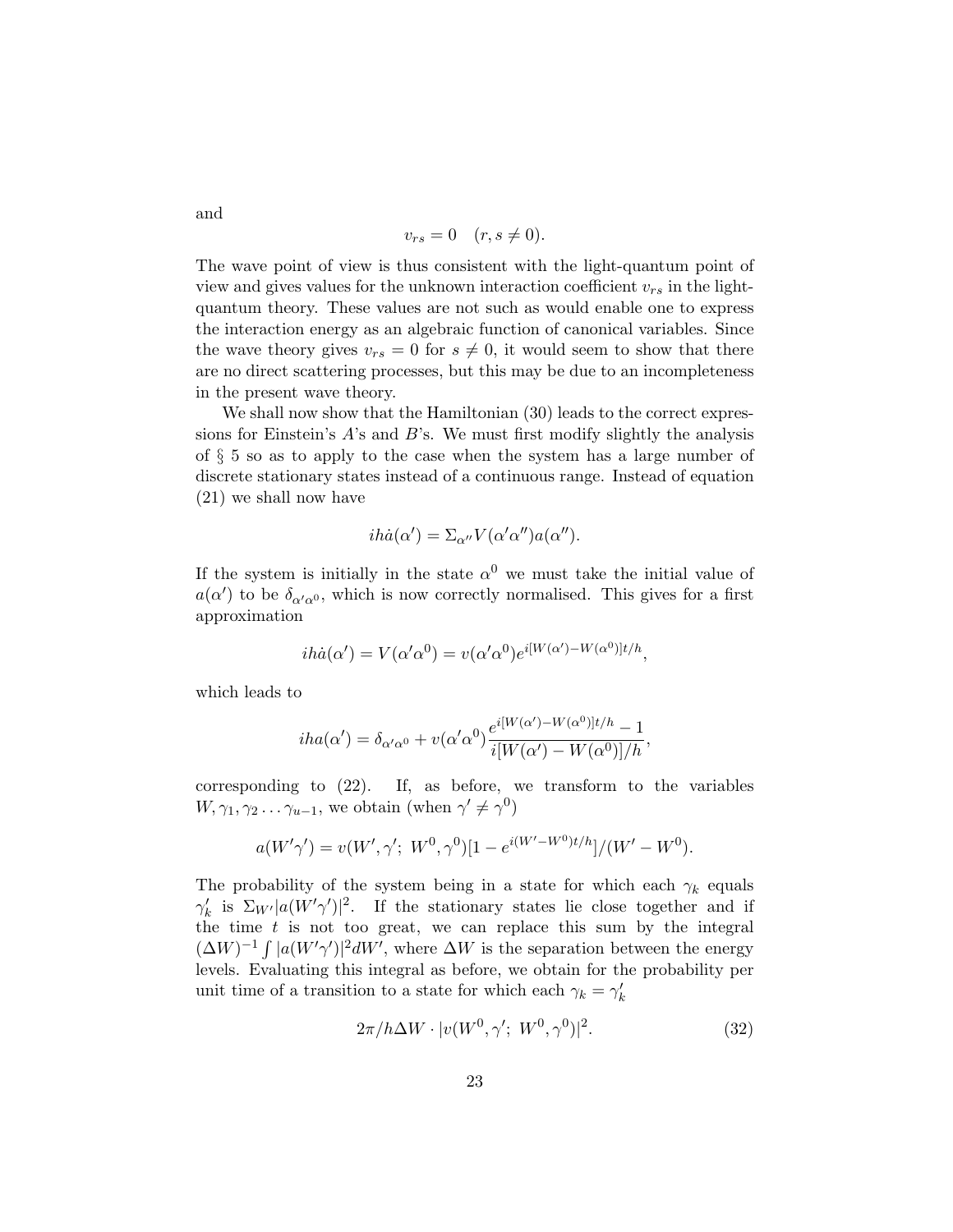In applying this result we can take the  $\gamma$ 's to be any set of variables that are independent of the total proper energy  $W$  and that together with  $W$  define a stationary state.

We now return to the problem defined by the Hamiltonian (30) and consider an absorption process in which the atom jumps from the state  $J^0$ to the state  $J'$  with the absorption of a light-quantum from state r. We take the variables  $\gamma'$  to be the variables  $J'$  of the atom together with variables that define the direction of motion and state of polarisation of the absorbed quantum, but not its energy. The matrix element  $v(W^0, \gamma'; W^0, \gamma^0)$  is now

$$
h^{1/2}c^{-3/2}(\nu_r/\sigma_r)^{1/2}\dot{X}_r(J^0J')N_r^0,
$$

where  $\dot{X}_r(J^0J')$  is the ordinary  $(J^0J')$  matrix element of  $\dot{X}_r$ . Hence from (32) the probability per unit time of the absorption process is

$$
\frac{2\pi}{h\Delta W} \cdot \frac{h\nu_r}{c^3 \sigma - r} \left| \dot{X}_r (J^0 J') \right|^2 N_r^0.
$$

To obtain the probability for the process when the light-quantum comes from any direction in a solid angle  $d\omega$  we must multiply this expression by the number of possible directions for the light-quantum in the solid angle  $dω$  which is  $dωσ<sub>r</sub>ΔW/2πh$ . This gives

$$
d\omega \frac{\nu_r}{hc^3} \left| \dot{X}_r(J_0 J') \right|^2 N_r^0 = d\omega \frac{1}{2\pi h^2 c \nu_r^2} \left| \dot{X}_r(J^0 J') \right|^2 I_r
$$

with the help of (28). Hence the probability coefficient for the absorption process is  $1/2\pi h^2 c \nu_r^2 \cdot |\dot{X}_r(J^0J')|^2$  in agreement with the usual value for Einstein's absorption coefficient in the matrix mechanics. The agreement for the emission coefficients may be verified in the same manner.

The present theory, since it gives a proper account of spontaneous emission, must presumably give the effect of radiation reaction on the emitting system, and enable one to calculate the natural breadths of spectral lines, if one can overcome the mathematical difficulties involved in the general solution of the wave problem corresponding to the Hamiltonian (30). Also the theory enables one to understand how it comes about that there is no violation of the law of the conservation of energy when, say, a photo-electron is emitted from an atom under the action of extremely weak incident radiation. The energy of interaction of the atom and the radiation is a  $q$ -number that does not commute with the first integrals of the motion of the atom alone or with the intensity of the radiation. Thus one cannot specify this energy by a